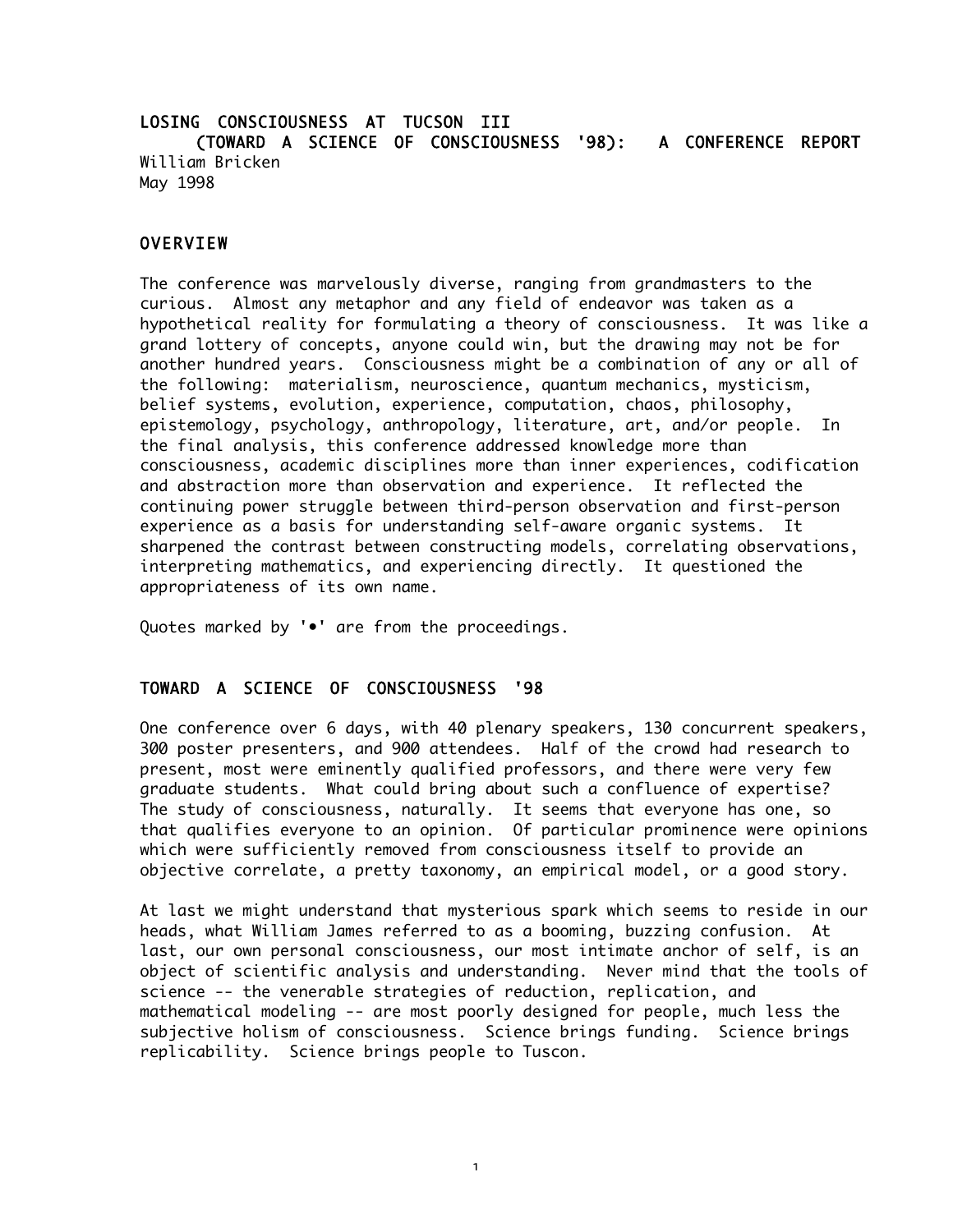Each day I arose at 8am to sit and listen, just barely managing to recapture my own consciousness from sleep. Perhaps here I might find some tools to tame my elusive beast. There is something ironic about looking at overhead projections of charts of EEG readouts of alpha sleep, in the early morning, in a darkened room full of other experts hoping to, well, to manage to stay awake. The audience consisted mostly of opinionated gray-haired males, with a liberal smattering of women. I felt among peers.

What is consciousness you ask? To my ears, it appeared that the predominance of expert opinion is that it is something that belongs to others, that it is just another \*object\* which we can stand back and observe, just another physical event to measure and meter, just an illusion of awe and soul and god.

The primary intellectual challenge, at least for me, is to understand how so many self-proclaimed consciousness experts have managed to lose their own consciousnesses, managed to delude themselves into the belief that mind is solely physical. I agree with many of the concurrent session speakers that consciousness is more-than-matter and that the evidence can be found in experience. A 'science of consciousness' is as absurd as an aesthetics of destruction.

But on to reporting. First the challenge:

• "A comprehensive theory of consciousness must explain, not only selfawareness, perception, 'states of consciousness', and the self-aware entity, but all phenomena and noumena that are radically-related to these, including life itself, telepathy, PK [psychokinesis], OBEs [out-of-body experiences], precognition, morphogenisis, quantum coherence, and the homing and migratory behavior of animals."

This list seems painfully abbreviated. Better: consciousness study includes all of human experience, culture, thought, physiology and artifacts. It may include the nature of the Universe.

Here is a classification of the dominant theories about the nature of human consciousness, and an estimate of the percentage of speakers supporting each.

1. Materialism, mechanism (30%): consciousness is physical transactions; electrochemical pulses in a wet machine.

2. Functionalism, architecture (30%): consciousness is similar to a computer, using a different, wetter architecture in a different type of material substrate to perform the same abstract acts.

3. Connectionism, transmission (20%): consciousness arises out of myriads of signals transmitted simultaneously throughout the brain.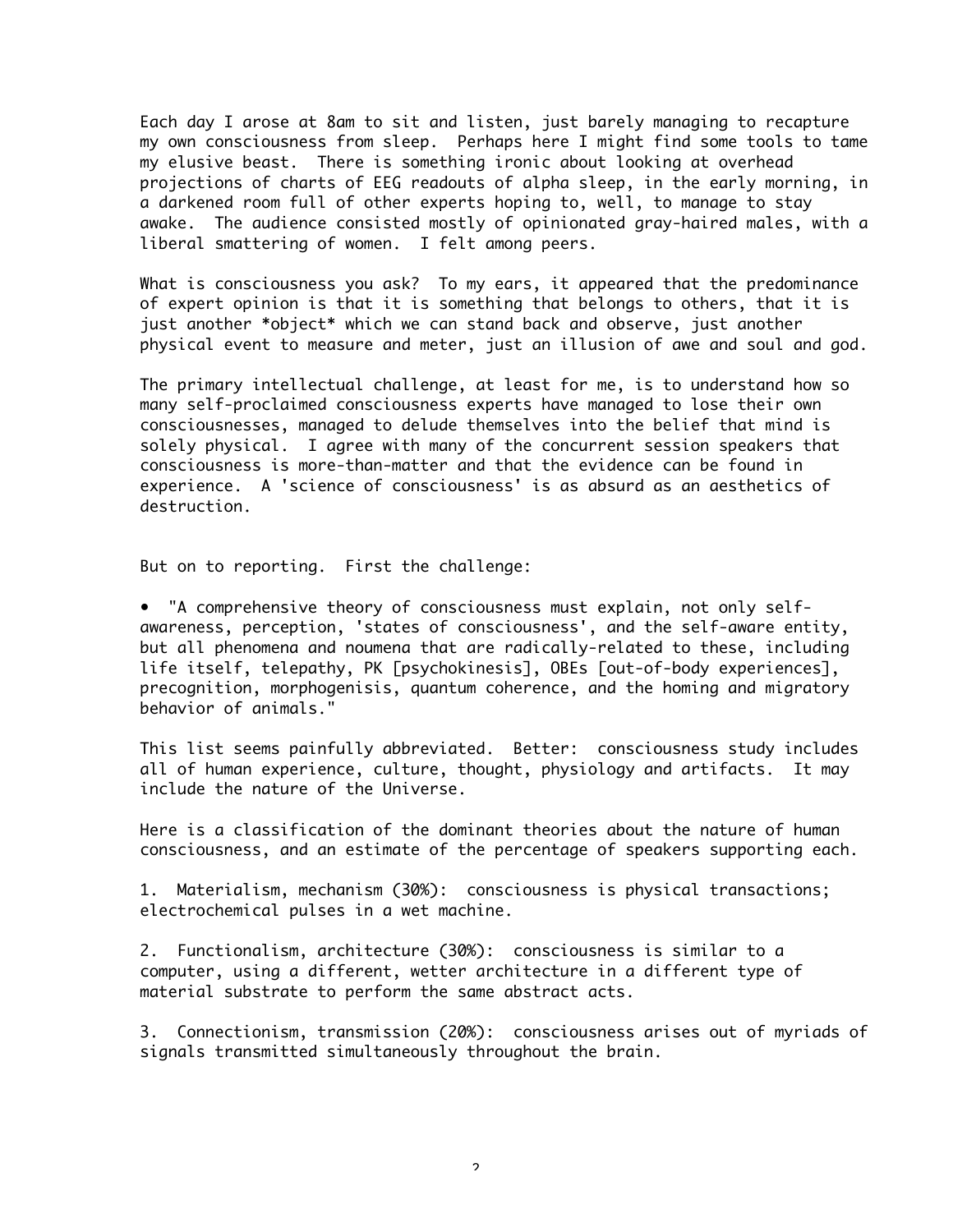3. Quantum mechanical, physical (10%): consciousness occurs due to intricate quantum events occurring deep within the minute structural cytoskeleton of each brain cell.

4. Bohmian holism (5%): global consciousness is the superposed, holistic quantum potential of the universe; local consciousness is a condensed quantum event.

5. Emergence (5%): consciousness is an epiphenomenon arising from the coordinated action of many tiny events, emerging through the self-organization of the ensemble.

6. Spiritualism (1%): consciousness is a manifestation of a greater source which cannot be reduced to physical transactions.

7. All of the above (0%): all interpretations are views of a larger elephant. No speakers (that I heard) acknowledged this; everyone had a specific theory or flag to wave.

8. Unknown (0%): we do not yet have the tools or techniques to understand consciousness. Few speakers advocated a radical change in methodology, although the range of proposed methodologies was a diverse as humanity itself.

The following sections characterize the conference by academic disciplines, the same schema used by the program committee to organize the research abstracts.

## MEDICAL NEUROSCIENCE

The neuroscientists definitely have interesting results. They exhibit the CAT and PET scans of poor subjects with brain disabilities as their brains burn sugar. We see that, amazingly, different areas of the brain burn more sugar when we engage in different mental acts. They show formerly healthy animals with imposed brain lesions, using a classical reductionalist methodology which assumes that the whole brain is a sum of its disconnected parts. We come to understand the incredible complexity of our brains: massive connectivity, hundreds of specialized types of cells, intricate cross-wiring, dedicated but plastic functionality, electrical and chemical and even quantum systems coordinated in intricate dance. Not consciousness, but an interesting biological system.

The rallying cry of neuroscience is 'neural correlates of consciousness'. The idea is to watch a person engaging in consciousness while at the same time watching some neurological measurement, and derive correlates. No this is not causal modeling but it is fun. Well, there is one other small point, we can't really know when a person is engaging in consciousness, so for now the neuroscientists are watching people engaging in seeing or hearing or imagining or dreaming.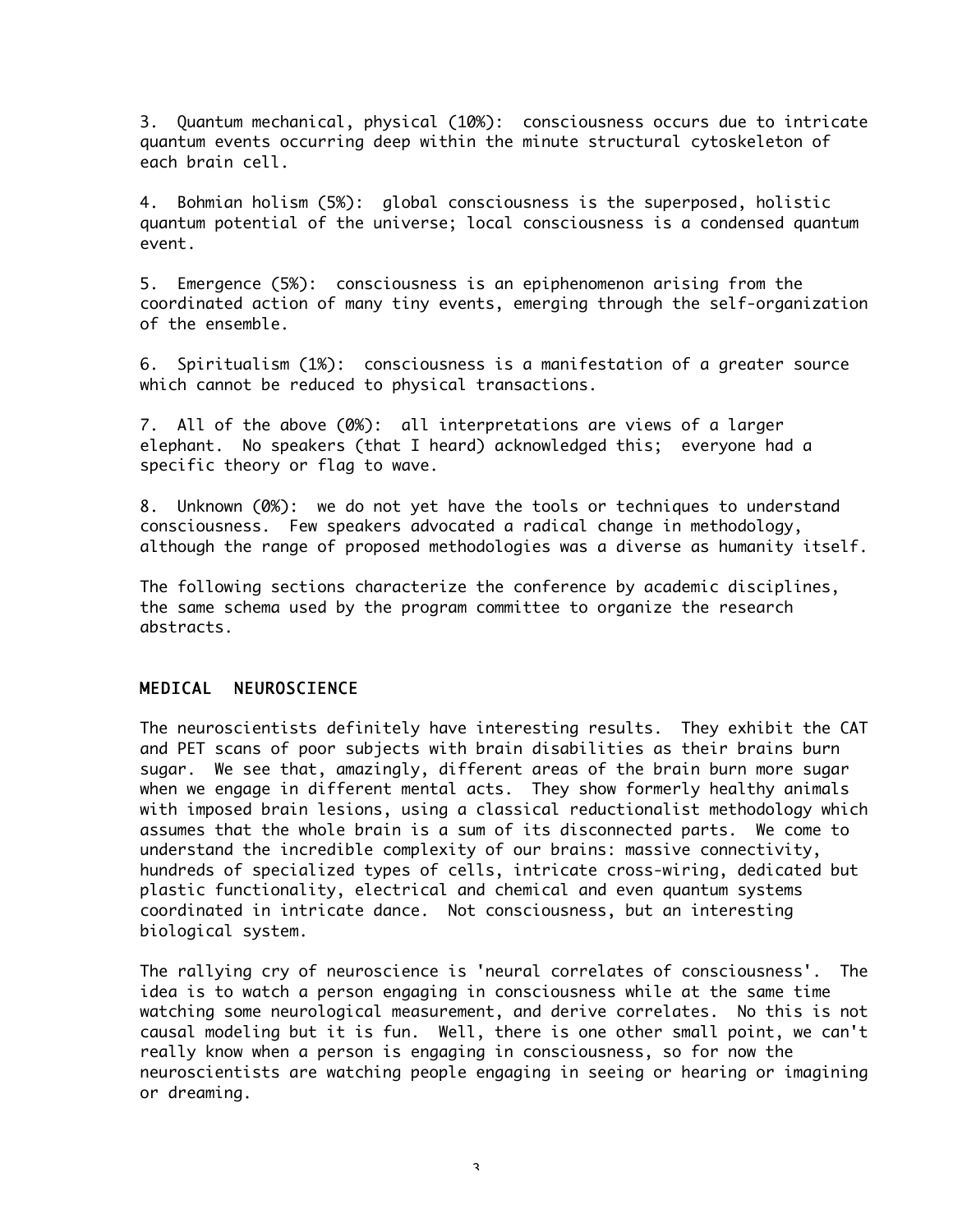The evolutionary development of the brain shows several distinct structures which unite us with the other apes, with the mammals, and even with the reptiles. We humans have a new and unique thing in our heads: prefrontal lobes. These overdeveloped lobes have apparently unique processing areas. They are far removed from the sensory-motor pathways. They specialize in concepts and ideation and symbolic memory and the future. And they are distinct from the seat of our awareness of these things deep within the limbic system.

Blindsight, which I had never heard of, received a lot of attention. Blindsight is the phenomenon that blind people, having no awareness of sight, still respond to visual events. Its existence proposes a problem: awareness is a parallel process with perception. The eyes and the mind still function without the presence of visual awareness; the blindsighted do not see and have no awareness of seeing, yet they can respond perfectly to some visual tasks. Awareness and functionality are dissociable.

After overcoming my naiveté about blindness, I could see some reason in the idea that awareness is not central to registration, interpretation, and action. Freud's subconscious strikes again. Some neurophysiologists called this the Iceberg Phenomenon. Our awareness is only icing on the cake. Yet, at least to us humans, it seems so essential. I can recognize my own blindsight while typing. I know almost every typographical error by a vague feeling of wrongness, yet often I cannot see the typo at all, even after a conscious search. The phenomenon generalizes. Deaf-hearing. Numb-sense. Sleep-walking. Subliminal-learning. People with behavioral disturbances caused by brain damage suffer from a variety of blindnesses of the conscious, such as an inability to integrate a sense of self, or an inability to follow a plan, or even the inability to recognize only faces.

Our senses all operate below thresholds of awareness. People can accurately identify sights and sounds and smells while believing that they are guessing, since the stimuli are below the threshold of conscious awareness. Only a small fraction of the information gathered by perception is available to our awareness, even when it is above threshold. On the other hand, awareness fills in for perception when something is missing, in effect providing information during interpretation. An example is peripheral vision. The world to the side of our visual focus is still detailed even though the cells in our eyes have very low acuity in that region.

Our senses operate when they are not expected to. People under surgical anesthesia can vividly recall surgical events. People with no physical control of an arm insist that their arm is fine but their motivation to move it is too weak. People feel lost limbs, phantoms but very real to experience. People learn implicitly, without effort or awareness.

What computer scientists call sensor fusion, the neuroscientists call the binding problem, and the philosophers call the Hard problem. What property of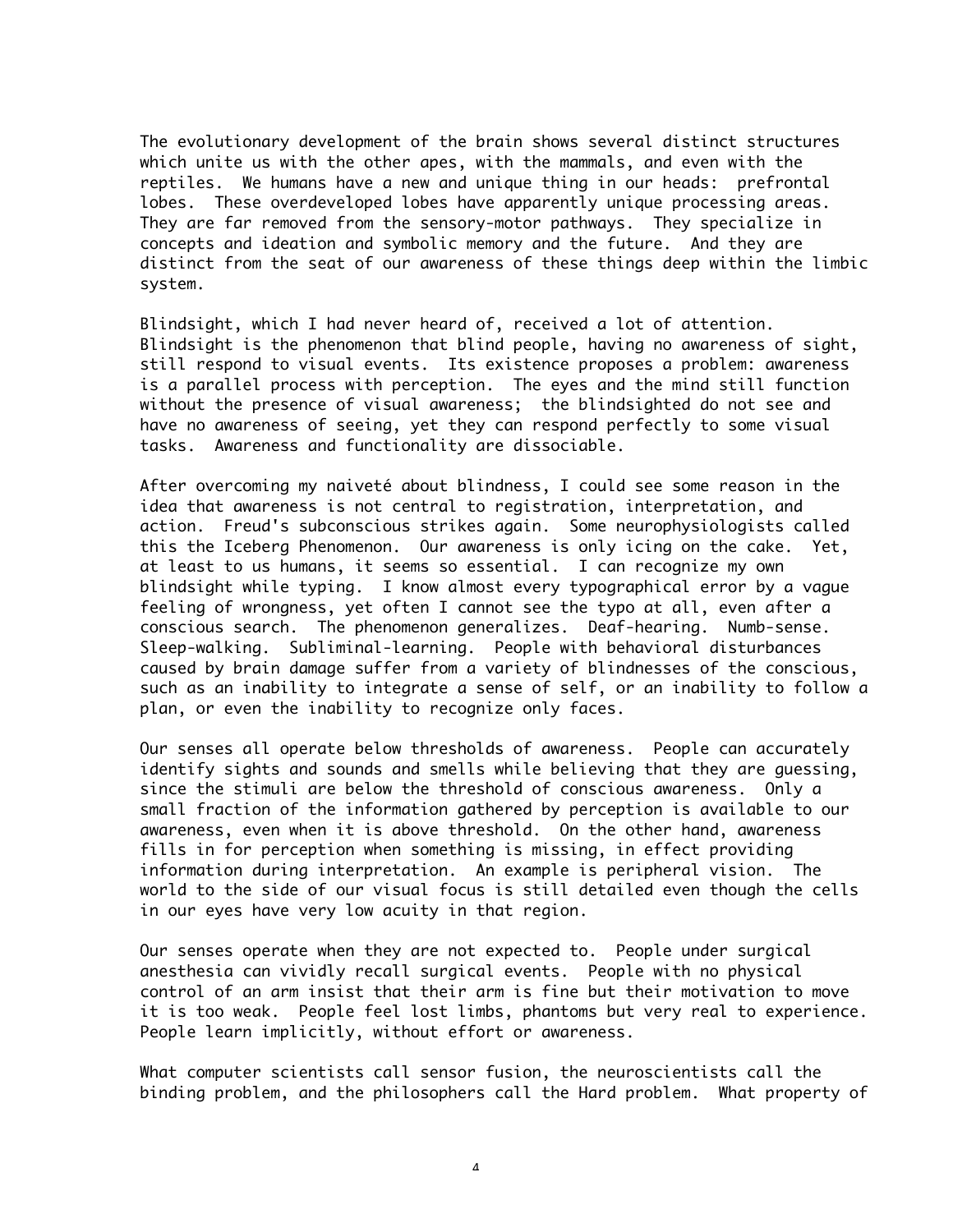the neural system unifies the various modalities of perception so that we can be conscious at all? We know that the senses have vastly different physiological mechanisms, but how can consciousness access all of them as one continuous, complex event? Such are the burdens of a materialistic worldview.

An example theory is the 40Hz Solution which posits a synchronizing wave of neural activity every 25 milliseconds.

• "'40Hz' neuronal oscillations may underlie a consciousness-generating mechanism within the brain."

This quote is an indicator of how far folks are reaching to understand themselves. Unfortunately, external events do not trigger sensation at this same frequency. Unfortunately, the brain seems to interpret sensor fusion as a spatial rather than a temporal issue. This of course raises one of the central wonders of consciousness: that we can and must integrate and make continuous sense of anything. We cannot help but see things as a unity, regardless of any kind of reality. The perceptions of those with physical brain damage, our construction of past events, integration of lies, dreaming, hallucinations, all make continuous sense from the perspective of the interpreting brain. Binding is a fundamental feature of consciousness; it is fragmentation and discontinuity of awareness that are never experienced. It is only from the outside that we interpret our senses to be different systems.

Those who study the limbic system say that the fundamental processes of consciousness (attention, emotion, decision making) all come from the same structural substrate, and are very difficult to separate as separate neurological correlates. They are arguing for a sort of perceptual binding in reverse, that it is again from the outside that we are constructing separate modalities for essentially the same neurological process. All cortical thought cycles though the emotional limbic system. The limbic system however has no clearly delineated boundaries, its connectivity weaves through the rest of the brain, from its very center. Specialization seems to occur in the outer cortical regions, at the extremities of the brain's topology. The limbic system colors all thought, it tells the cortex what is real and what matters. It focuses us, it motivates us, it regulates our sleeping and waking, it controls our awareness of thought. Limbic disorders can erase awareness. And large sections of limbic neurons develop after the age of two.

Here is what those neuroscientists say about what's minding the store. The specialty of the author is noted.

• "Conscious thoughts occur as a result of the production of multiple states or 'pools' of spatiotemporally patterned neuronal activity in the mammalian cortex." (neuroscience)

• "Emotion is a central organizing process for consciousness." (neuropsychology)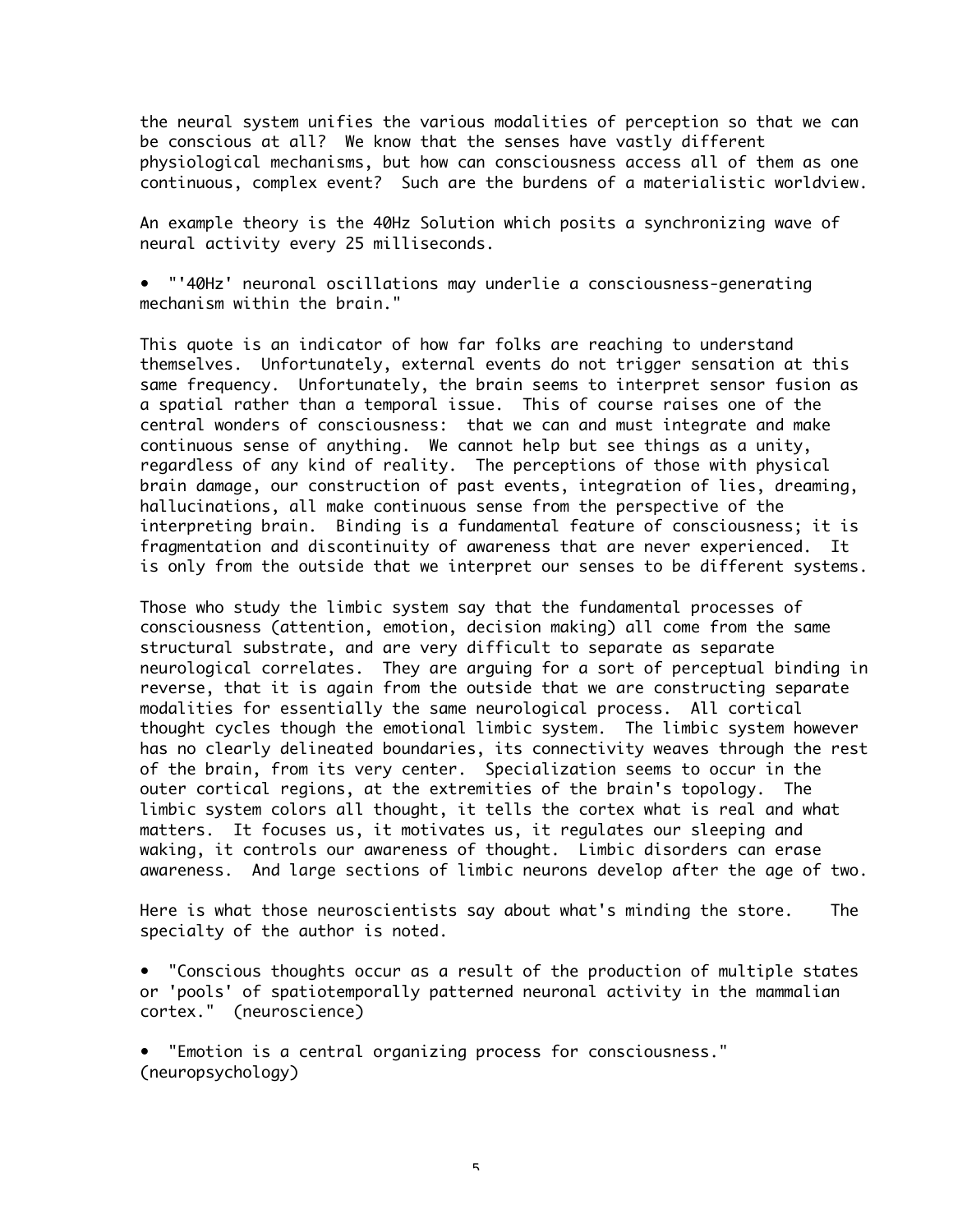• "Consciousness is the current winner of Darwinian copying competitions in the cerebral cortex." (behavioral science)

• "Two sources of consciousness are present before and during birth: a somatic source whose functioning seems to be bound to the physical body and to evolve slowly as the central nervous system evolves, and a fully mature source of consciousness whose functioning appears to be more or less independent of a cellular substrate." (prenatal neurology)

• "God is somewhere, somehow, in the overall organization that gives rise to so many different emergent properties at so many different levels of structure. Of course, such a terribly awkward global formulation is not what we are looking for and satisfies neither the scientist nor the mystic." (neurophysiology of affect)

• "Unconscious cognitive and behavioral processes contribute significantly to disorders and diseases, and conscious awareness and release from unconsciously conditioned egocentric processes contribute significantly to healing and health." (medicine)

• "Consciousness is the brain's natural Virtual Reality or Telepresence system." (cognitive neuroscience)

I cannot resist a comment on the previous item: VR is a very recent technological concept. Why do we believe our most intimate processes to be like the latest technology? The computer technologists who developed VR did not conceive of it in any way as being like consciousness or the mind. Instead it was supposed to be like physical reality, so that the mind would find the virtual experience familiar, comfortable and entertaining. The computer culture did not conceive of neural correlates to VR, although they did believe that the virtual environment could model dreams and archetypes. Language and story reach deep within technical innovations to capture their image as well as their function. The conceptual collapse of organism and artifact continues:

• "The brain is more like the Internet than like a computer."

• "The Net as it exists today is comparable to the mind of a very young child."

Other highlights from the frontier of neuroscience:

• Monkeys have 'mirror neurons' which trigger only when both the monkey grasps an object and the monkey sees another monkey grasping an object.

• Predatory psychopathic murderers have fast sensory processing.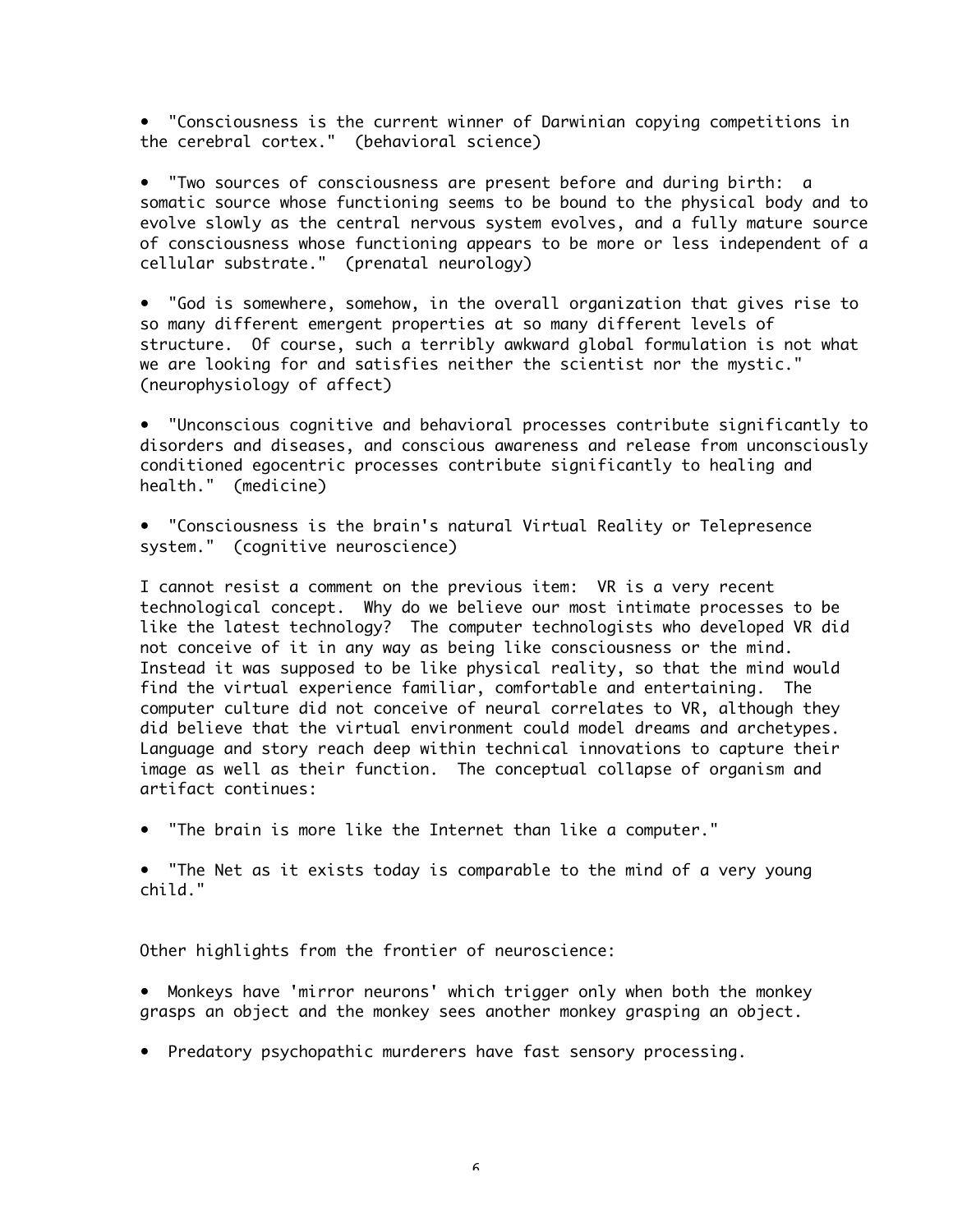• Purkinje cells [a densely connected type of brain cell] have a fractal dimension of 1.72. When starved of blood, their fractal dimension decreases to 1.36.

• Rats laugh. Juvenile rats laugh a lot, especially when they are playing. 'Full body rapid manual stimulation' (i.e. tickling all over) makes a rat joyful.

• Birds have a cerebral cortex.

• Gentle handling of mammals, birds and lizards, but not frogs and fish, produces emotional correlates such as higher body temperature and heart rates.

## PHILOSOPHY

Next the philosophers, professionals who construct questions which cannot be answered so that they might reach the eternal through endless debate. A field which includes many of the greatest consciousnesses in history.

If there were a high priest of philosophical consciousness, it is David Chalmers, a young, long-haired author who has written a brilliant analysis of our knowledge of consciousness, a book quoted by half of the papers. Chalmers discovered that there is an Easy problem and a Hard problem. To better explain this discovery, I will backtrack into some philosophical conundrums.

\*Qualia\* are those mysterious somethings which we experience as experience. Um, perhaps that is too philosophical. Qualia are the sounds and sights and touches that we feel to be basic experience. They are what makes the color red experienced as red. They are the property experienced after the thing which has that property is removed. Perhaps that too is too philosophical, but we have reached the bedrock of the Easy problem: how do qualia work, just how do we experience red as red, loud as loud? Qualia used to be a respectable philosophical problem, before we began to understand how our bodies work. Now they are the Easy Problem. Red is an integrated response of our visual system. Never mind that the same external signal can illicit idiosyncratic internal interpretations. Never mind that the perception of a color is relative to the adjacent colors. Qualia are too easy.

Some philosophers have constructed non-experienced qualia, you might say qualia potentia or qualia-space. Qualia not generated by an experience of an object's properties, but qualia which theoretically might be experienced. It is like moving money off of the gold standard, qualia can been moved off of the experiential standard. No, this doesn't help with the Hard problem, since any solution to the Easy problem is not a solution to the Hard problem.

The Hard Problem is how our minds manage to integrate the varieties of qualia into a coherent experience of consciousness. Put another way, where do qualia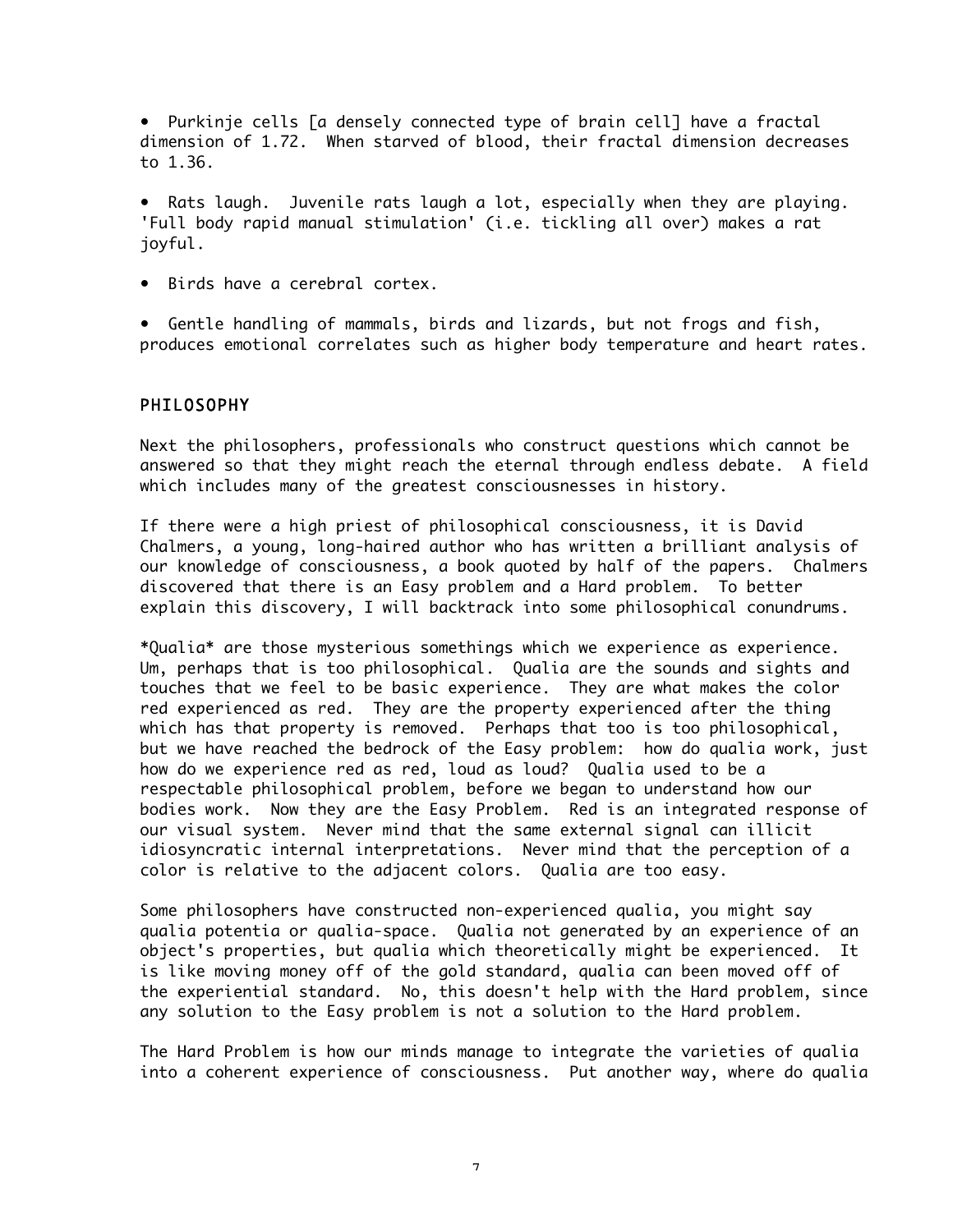come from? How is it that we experience at all? How does this gol-danged thing work anyway?

For example, mathematics seems to arise subjectively from nothing at all. At best it is a subtle and intricate tangle of very abstract abstractions. Yet somehow it seems to describe the nature of physical reality. Mathematics is made of the new-fangled qualia, the type that do not need experience. Is it real or is it ideal or are real and ideal intimately blended? Damn hard to pin mathematical abstraction onto direct experience. We know that the baseball player in center field moves exactly to catch the tiny orb hurdling at him from the heavens. Most of us are also certain that his mind is not computing differential equations and then feeding them to his legs. The Easy problem is identifying how mathematics does relate to reality. The Hard problem is explaining why it relates at all. The Easy problem is engineering; the Hard problem is fabricating.

Sometimes it pays to be cautious when constructing theories on imaginary bases. A small voice cries out: there is no Hard problem! It is created only by forgetting that qualia are first-person experiences, not third-person observables. There is no hard integration problem cause there is nothing being integrated. Experience is a unitary whole.

Phenomenology is a philosophical perspective that does make a legitimate contribution to understanding consciousness, by putting consciousness first. Consciousness is not a derivative concept, it is fundamental to appreciate experience. Phenomenology calls for a hard-nosed first-person analysis. There were no phenomenologist philosophers at Tuscon III, although they did come to the prior two conferences. Several thoughtful speakers advocated for direct experience, including Joseph Goguen, the Editor-in-Chief of the primary Journal of Consciousness Studies. He baldly stated that phenomenology is the only reasonable philosophic approach to consciousness, that there are phenomena such as human language which cannot be derived from materialism.

Here are some of the proposed philosophical explanations of consciousness:

• "The everyday researchers in psychology and the neurosciences are operating under the unspoken assumption that a theoretical reduction of consciousness to neuroscience is the goal, or at least will be the final outcome, of all research in cognition." (philosophy)

• "The unity of consciousness =definition= a representing in which a number of representations and/or objects of representation are combined in such a way that to be aware of any of these representations is also to be aware of other representations as connected to it and of the whole as a single complex representation." (interdisciplinary philosophy)

• "Consciousness is an agent's state resulting from the sameness of one or more of the information aspects in that agent's not denied information state or states with one or both of that agent's own aspects." (philosophy)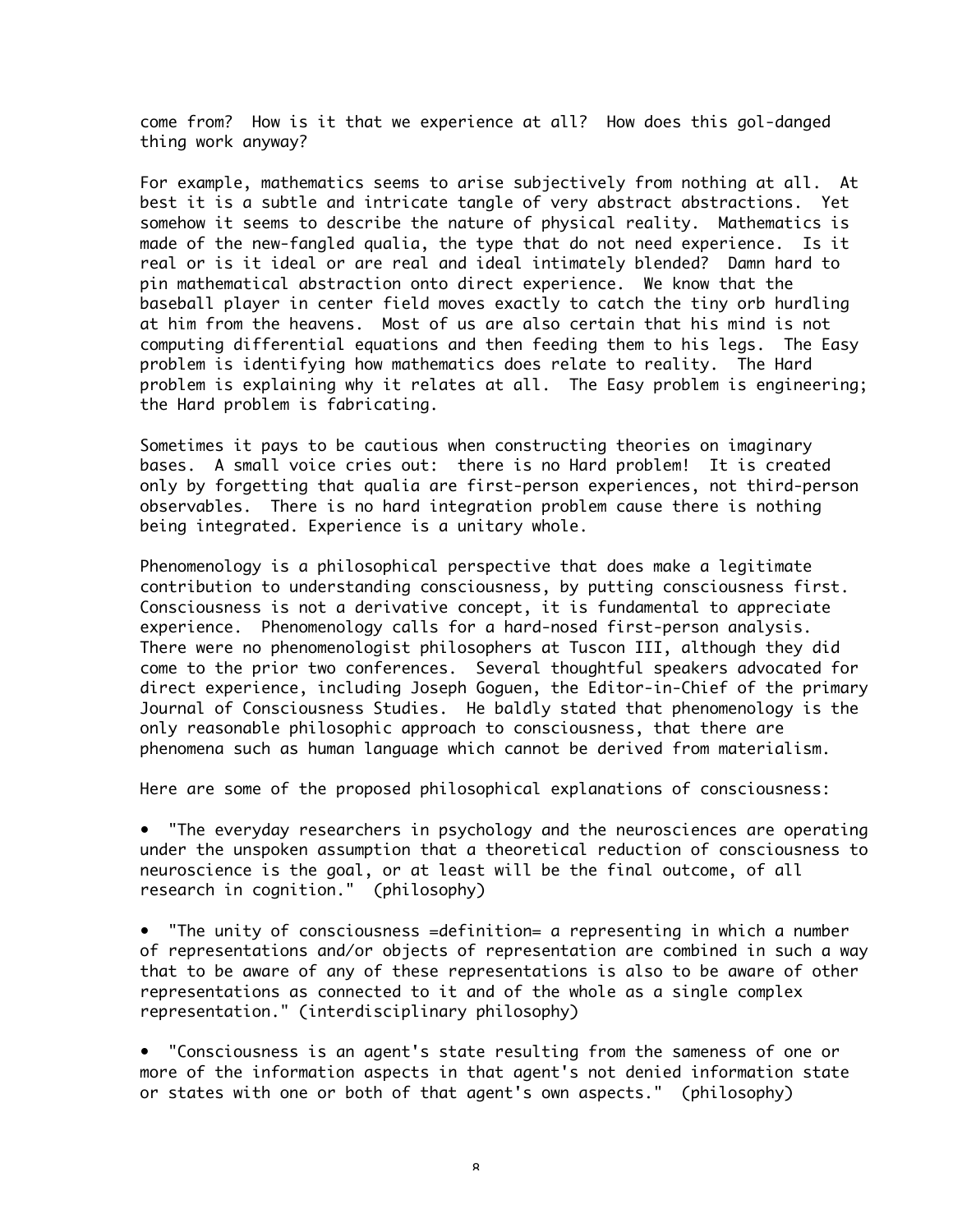• "Qualia space Q is the space of all possible perceptual experience....Q is a closed pointed cone in an infinite-dimensional separable topological vector space." (mathematics)

• "Because culture has a role in forming brains and consciousness, consciousness is a conflated physiological/social system-in-the-world. That is, the mind can be seen as a physiologically embodied, meme-driven resonant circuit." (neurobiology)

• "Presenting consciousness as an illusion within a computational model of reality compliments the Hindu view of reality as the illusion of maya, and the Buddhist view of the self as illusion" (linguistic psychology)

• "Consciousness is an epistemological ontological problem." (cognitive and computational neuroscience)

• "Consciousness is of negligible epistemic interest in its own right...consciousness itself cannot be anything other than epistemically vacuous (and any ideas to the contrary are bound to be incoherent)." (physics)

Here are some clever presentation titles that suggest, at least from the perspective of the English language, that the topic is somehow convoluted:

• Towards a science of consciousness and towards a consciousness of science

- Epistemological ontology and ontological epistemology
- What is it like to think that p?
- What kinds of philosophical zombies are possible in what sense?
- What is quantum animism?
- Why is the paranormal weird?
- Did consciousness cause the Cambrian evolutionary explosion?
- Good old fashioned sin: a neglected area of consciousness studies

The central philosophical debates are

- 1) physicalism or mentalism
- 2) monism or dualism (ala Leibniz and Descartes)
- 3) materialism or idealism
- 4) argumentation or mysticism
- 5) third-person (objective) or first-person (experiential)
- 6) emergence or reductionalism
- 7) science or phenomenology
- 8) is there a Hard problem? Is it too hard?
- 9) what is the function/purpose of consciousness?

Seems like everybody is ready to pick a fight with everyone else. These opposing schools appear to be variations on a theme: is it objective reality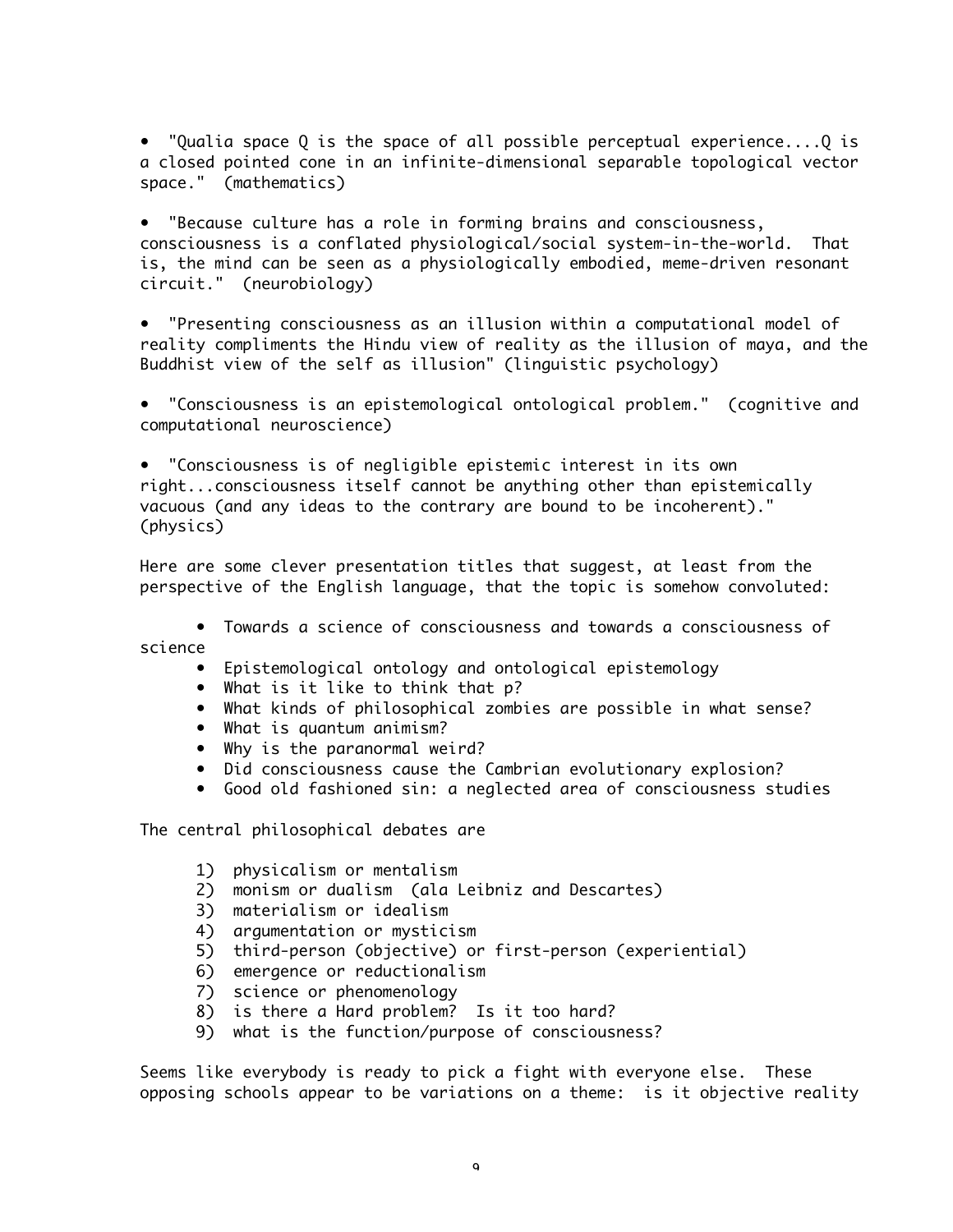which contains consciousness, or is it conscious reality which contains the physical? Does mind matter, does matter mind?

Do note that these issues are only debated by philosophers. Scientists appear to have made up their minds, that is, they believe that their minds are not made up. They do not believe in the non-physicality of their minds. Mystics and humanists appear also to have made up their minds, that is, they believe that their minds are made up. They do not believe that their minds are made solely of matter. The field of philosophy does not yet know, rather it supports such individual diversity of opinion that even after two thousand years of debate what matters is each philosopher's own idiosyncratic perspective. It is as if the philosophers are saying that if you think hard about it, you must conclude that what you come up with is as valid as what anyone else comes up with.

I must take a diversion here, to issue a complaint. In mystical and religious traditions, and yes even in the psychological (introspectionalist and clinical) and phenomenological traditions, the requirements for a thoughtful commentary on the mind include some experience of mind. Our academic culture fosters a tragic illusion: that we can understand merely by listening and talking. That it takes no effort, no work, to think. But alas, mystical traditions assure us that it takes ten, twenty years, a lifetime of devoted practice to reach a clear vision of consciousness. Academic philosophers do spend many years examining their thoughts, their concepts, their models. So long as their conclusions are publishable. But these are not consciousness. Concepts and models are the finger pointing to the moon. The moon, the clear consciousness, is found by eliminating concepts and models, not by reifying them. So my challenge: to be a philosopher of consciousness, one must be able to spend a substantial amount of time, say a full minute, in their own mind \*without thoughts\*. One must at least have a direct experience of consciousness, one uncluttered by theory and model and image, before commenting on the nature of consciousness. This might reduce the number of consciousness philosophers to a handful.

# **PHYSICS**

The physicists, particularly those who had already made their fame, were among the most thoughtful contributors. They understood the universe, now they turned toward themselves. Quantum mechanics, the tool which had been so emanately successful at predicting the strange ways in which matter/waves behave, must surely explain consciousness. After all, the top priority of physical quantum mechanics for over fifty years has been to find a tractable interpretation which eliminates that pesky 'human observer' from the quantum mix. And the agenda of removing the demon subjectivity had gloriously failed. Thus consciousness itself must be quantum mechanical.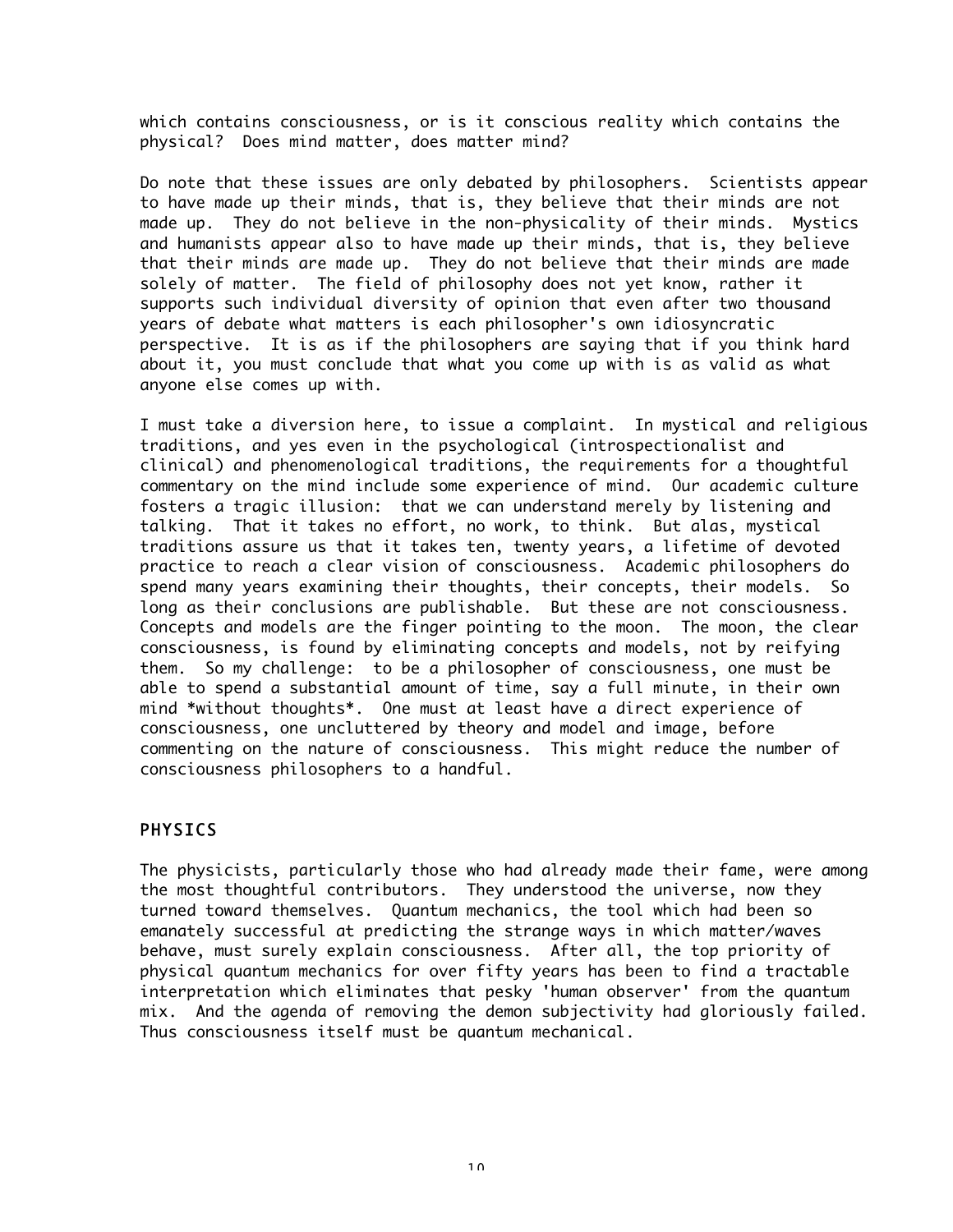How, you might wonder, could Planck scale events turn into the motivations which move our bodies? 10^-36 meters is mighty small, some 30 orders of magnitude smaller than cellular structures.

• "If electromagnetic waves [from neuronal firings] are synchronized, then the photons can form extended coherent states and amplify quantum superpositions to macroscopic scales. Decahertz photons in the cerebral cortex may form macroscopic coherent states that collapse due to thermal interference."

It's the hot mammalian brain which creates consciousness through synchronized brain activity triggering quantum collapse events in the cytoplasmic matrix of brain cells. The problem of course is that quantum coherence does not occur at body temperatures due to thermal noise. We have no way of holding the superpositions which are to collapse to create consciousness. The necessary coherence is only in purely isolated systems. Quantum mechanics to date cannot even address a description of water.

There are three primary interpretations of the equations of quantum mechanics:

- 1) standard/Copenhagen
- 2) many universes
- 3) Bohmian

We have a choice: either consciousness somehow collapses the potentia of the wave function, or that potentia is realized in an infinity of orthogonal universes, or the universe itself is a single wave function. The latter Bohmian view is best suited to support the idea that the universe is sentient, that consciousness is a universal. In the Copenhagen interpretation, the wave function is a mathematical device. In the Bohmian interpretation, the wave function is quite real, containing objective and active information which serves to organize, well, everything. Bohm's wave function deterministically guides the evolution of reality, it is Consciousness incarnate.

Quantum mechanics has wrestled with the non-locality paradox since its inception. The quasi-magical concept of superposition, that quantum equations hold all possible events in suspension, in non-differentiation, stretches to permit an interpretation of universal connectivity, the consciousness of god. But few recognize either the sacrilege or the loss of subtlety when they posit that this newage physical theory is identical to god. After all, physicists of the objective kind have never been burdened with metaphysics, their theories have never been subject to the subjective.

"There's a lot of quantum 'metaphysics' going on," said Victor Stenger, a professor of physics and astronomy at the University of Hawaii. He insists that even the oft-cited quantum mechanical term 'nonlocality' exists only as a theoretical concept. He further asked: "And is this thing we call the wave function real or not? -- or is it just an abstract mathematical concept that we [physicists] use to describe things?"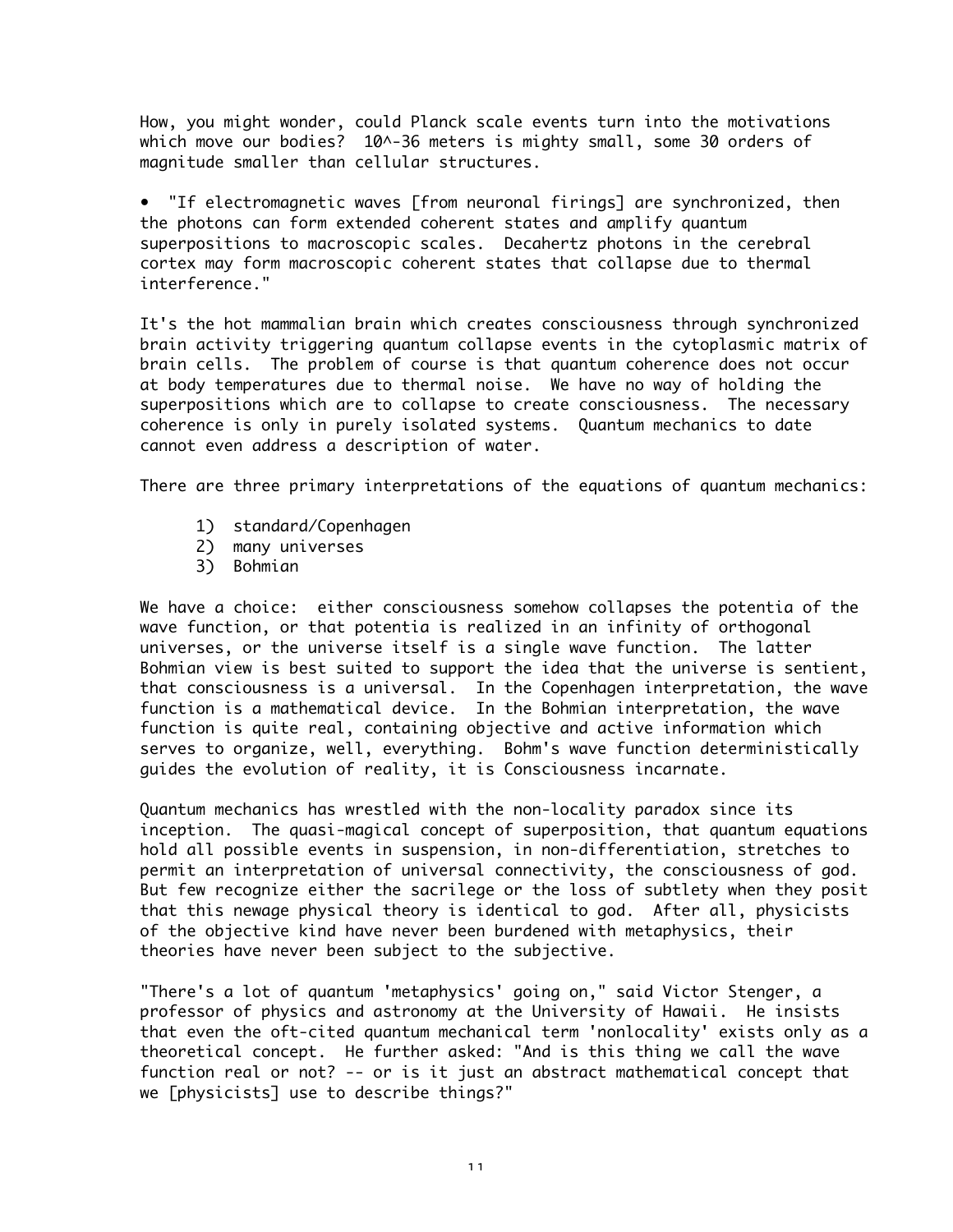So what we get is physicists acting like two kinds of amateur theologians. The first kind, call it Old School, shoves delicate spiritual, cultural, and intimate experience into the venerable equations of Schrodinger, Heisenberg, Planck, Bohr and Dirac, constructing interpretations which subjugate humanity to physical law. The second kind, call it New School, shoves delicate physical, probabilistic, and mathematical modeling into the venerable creation stories of the diverse cultures of humanity.

Old School continues to miss the point, that objectivity too is a social construct, that there is (by demonstration of personal experience) something other than meat and material. Old School includes some grand masters of the scientific trade, Penrose and Crick and Simon. Old School lectures make you slap your head and say "Oh no! They did such good work, but now they have forgotten themselves."

Here's an Old School quote:

• "What do we even mean that we have consciousness -- other than the functioning of the laws of nature as they govern the matter we're made of?" (Charles Bennett, a Fellow at the IBM Thomas J. Watson Research Center who spearheaded the quantum teleportation research)

New School, in contrast, provides the same entertainment value as the hippies, using wonderful scientific mumbo-jumbo to miss both the scientific and the humanistic points. New School includes the clowns of physics and the wannabes of the cultural fringes. Too straight to be newage and too weird to be funded. New School lectures make you chuckle and look for some drugs.

Here are some New School quotes:

• "Several of the key concepts of quantum mechanics (non-locality, indeterminacy, and the role of observation in the collapse of the wave function) have shown themselves to be potentially very useful in constructing a model of consciousness....QM can also be construed as an unconscious fantasy structured by the desire of the scientist to construct a non-linear, nonrational model of the physical (and psychical) universe(s) as it challenges the very notions of Aristotelian identity, contradiction, and causality."

• "Controllable non-random post-quantum consciousness lies on the mesoscopic edge between uncontrollable quantum randomness and classical, but chaotic, determinism."

• "The higher brain is a chaotic system and consciousness its strange attractor."

• "It is the neuro-transmitter 'serotonin' which is associated with neuropsychodynamic space-time curvature."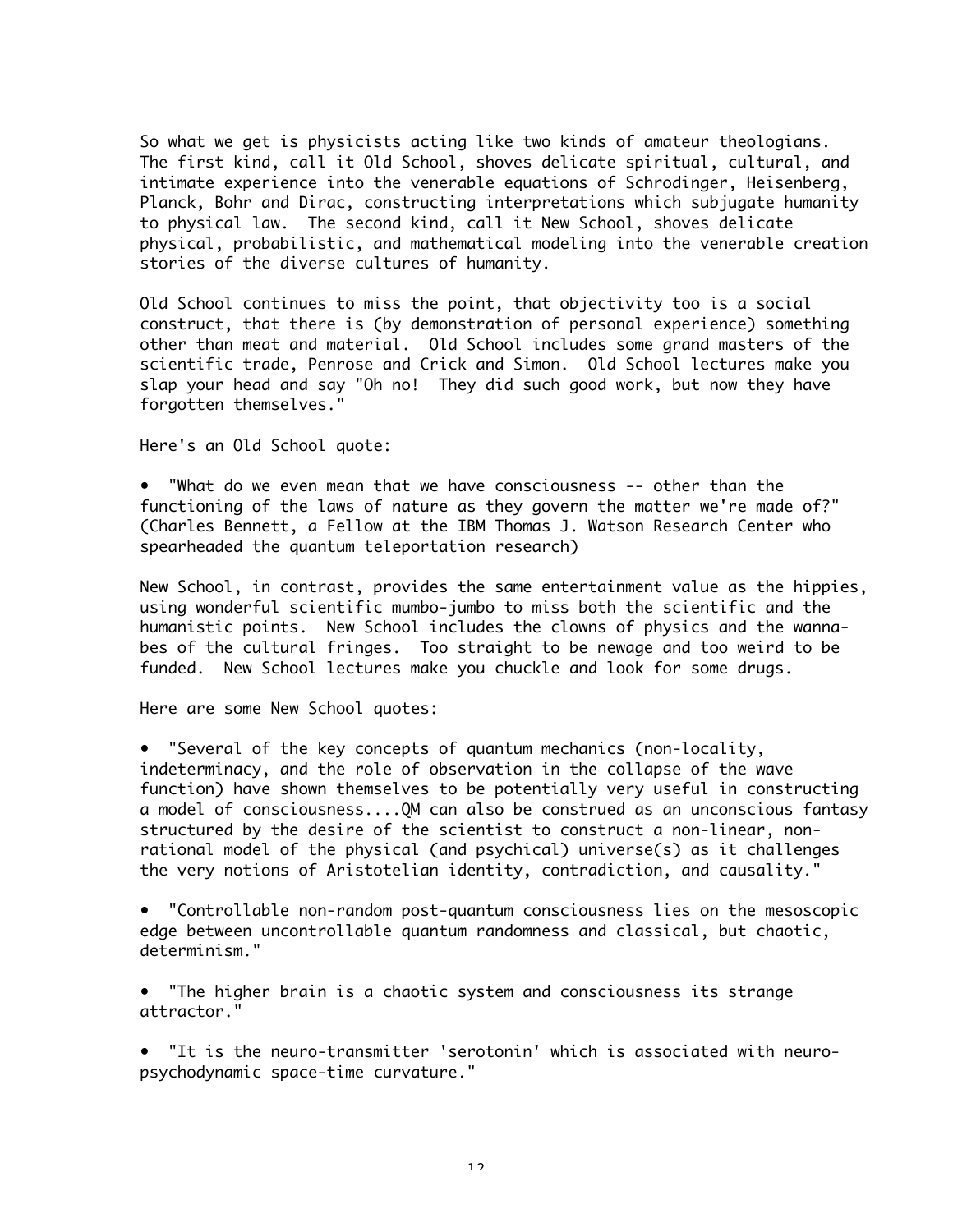• "The square root of -1 turns what 'is there by itself' into what appears to Consciousness."

• "Mind (or self) is a physical aggregate of the non-propagating effervescent light made of macroscopically condensed photons (light quanta) trapped in the vicinity of the biological constituent matter of the brain such as membranes, ordered water, cytoskeletal filaments and microtubules. Consciousness is the dynamics of those macroscopically condensed photons suffering from interactions with the external systems of the biological constituent matter, and described by the well established quantum electromagnetic field theory."

As one presenter put it: "What really is real? Don't ask me, I'm just a theoretician."

# PSYCHOLOGY

A few psychologists attended. A few experimental psychologists, that is, since people who actually study consciousness, the clinical psychologists and psychotherapists, were obviously not scientists, and not in attendance.

• "Conspicuous by their absence have been the very people who work daily with human brains and minds, in the most intimate and direct fashion: psychiatrists."

The experimental psychologists proudly pointed to tachistoscopic results: stimulating words and pictures (i.e. sex and violence) flashed faster that the eye can see still engender conscious recognition and physiological response. Certainly awareness is not the executive in our heads. But, alas, Freud is the arch-villain of the turn of the millennium. The nerve of him suggesting that the subconscious runs the show. Any experimental psychologist worth his pay knows that only that which occurs overtly to conscious awareness exists. Behavioralism at one point actually denied the very existence of consciousness.

To a psychologist, the main features of consciousness are

- the differentiation of subject from object,
- focal attention,
- separation of figure and ground,
- verbalization,
- volition, and
- the flow of time.

• "Consciousness constitutes a cognitive and motivational straitjacket which 'subjectively forces' animals to act in an adaptive, and (inclusive) fitness maximizing, manner in unpredictable environments."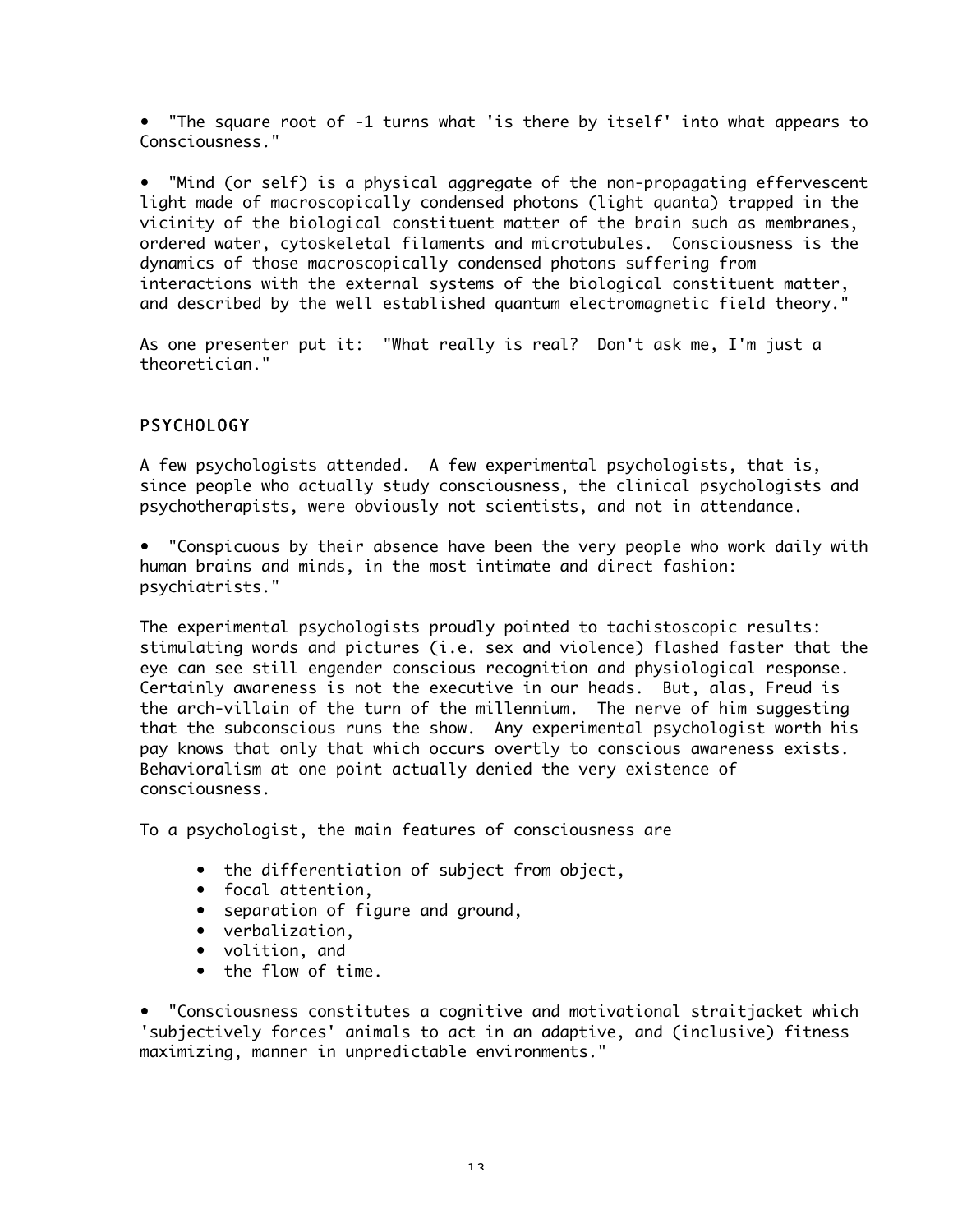• "States of consciousness (waking states, dream states, etc.) contextualize various states of mind (eg, sadness, joy, anticipation}, and structures of consciousness (rational, mythical, magical, etc.) contextualize state of consciousness."

• "There are no 'normal' and no 'altered' states. There are simply usual and unusual states of consciousness that depend very much on where an individual focuses their attention."

Some other interesting results:

• In contrast to blindsight, some perceptions necessarily require consciousness. Perception of differences between irregular verbs (do vs did) and irregular plurals (goose vs geese) does not take place subconsciously at all. It is as if our language forces our conscious attention.

• Classical conditioning (ring the dinner bell and you feel hungry) was first studied in Pavlov's dogs. It occurs in humans too, but importantly, only when the human subject is consciously aware of the association. Since nothing else differs in human and dog experiments, for conditioning to occur in dogs, they too must be consciously aware.

Dream research is important since it provides a direct road to an 'alternative state of consciousness':

• "Dreaming consciousness is characterized by seeing things that aren't there, believing things that in waking would be dismissed as logically absurd, and mixing up people, places, and times. Moreover, there is no conscious selection of what to dream about." And yet, dream content is narrowly selected, apparently very relevant, and dreams themselves are quite structured by storylines and waking events.

• Like blindsight, we continue to monitor our environment during sleep. Insomniacs are hyper-vigilant during sleep.

• Lucid dreaming (conscious decision making during a dream) can be learned.

• In a random sample of over 1000 adults 20% reported recent lucid dreams. "Spontaneous lucid dreamers in Austria seem to struggle more with quality of sleep and quality of life, especially on the physical side."

• The reclaiming of waking mental functionality during lucid dreaming occurs in the opposite order that features are lost while going to sleep. In lucid dreaming, we first gain awareness, then disengagement from the setting, then volitional control.

• Dreaming and waking fantasies are the same. Estimates of time duration, rate and type of respiration, movement corresponding to muscular twitching,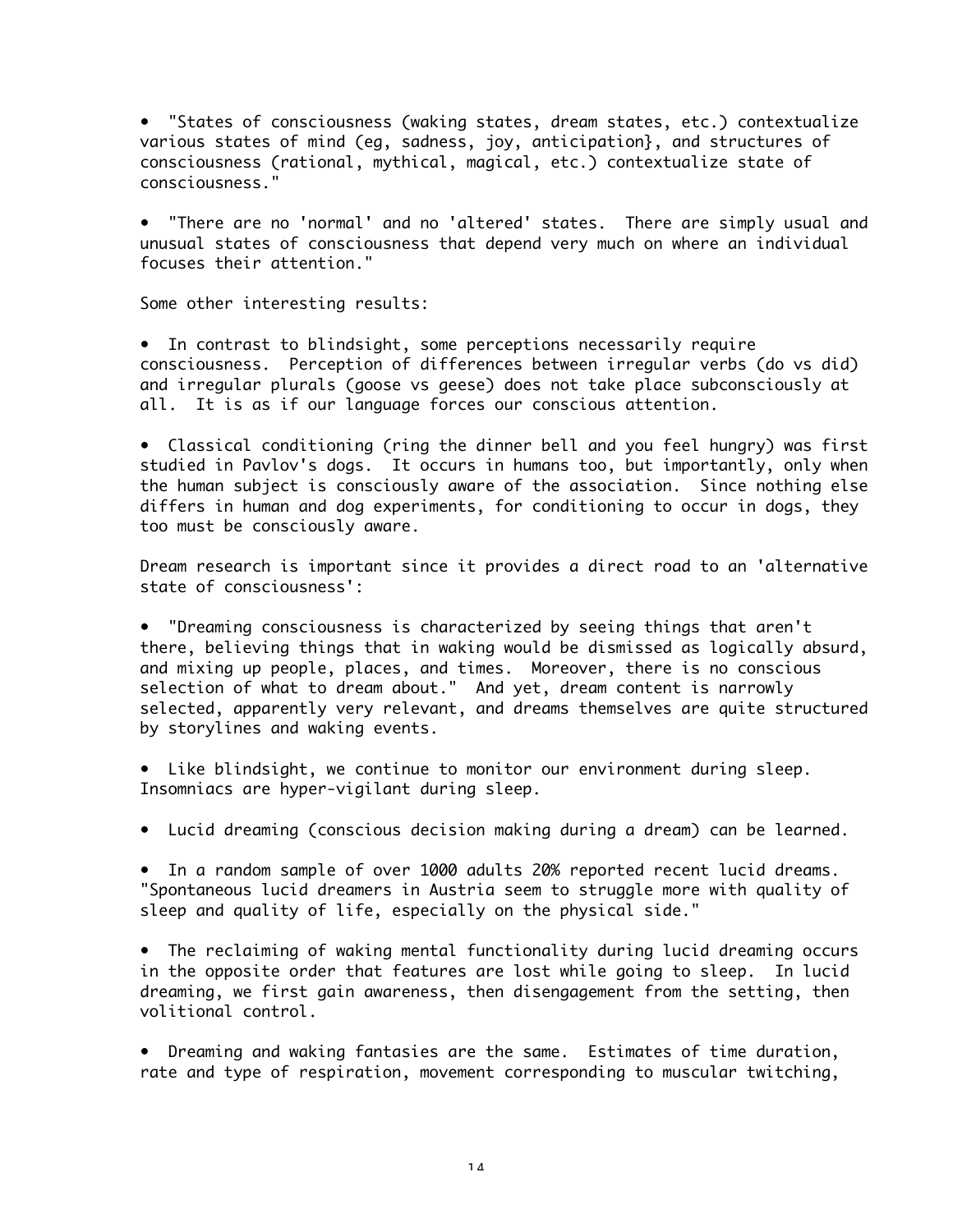and response to sexual activity are also the same while both waking and dreaming. In general, dreaming and waking are very similar states.

One fringe group, the parapsychologists, were ready to capitalize on tachistoscopic awareness. Turns out that people respond to emotional stimuli \*prior to\* the stimuli. It is not the subconscious which hides us from ourselves, it is time itself. Not only do we know without consciousness, we know prior to experience. And the parapsychologists, as usual, swear that this is replicable, that it is science too.

## COMPUTER SCIENCE

My particular interest is Computer Science. The computer scientists were not in strong supply, but their way of thinking influenced most presentations, with the exception of the physicists. The philosopher Hilary Putnam introduced the world to functionalism in the 1960s. The mind must work somewhat like a computer, since there is only one abstract way to process information. Humans have a different architecture, but functionally, we and the computer do the same thing. The idea of functionalism was immensely appealing, and over the last thirty years, nearly every academic discipline has adopted it in some variety. It is the cornerstone of Cognitive Science. The information processing model of Newell and Simon must describe all rational activity, since rationality is by assumption the mental manipulation of symbols. Since there cannot be too much of a good idea, many functionalists take this literally, the mind \*is\* a symbol processing machine, a computer in fact. We just need to decipher the internal representations. The other school of functionalism, in contrast, remains abstract. The mind processes information with a different kind of architecture and substrate.

But then the 70s and 80s furnished many spectacular failures of the information processing model. Natural language was too difficult, machines lack sensory grounding, vision is not reductionalistic, robots are uncoordinated, logical deduction cannot cope with the frame problem, sensor fusion is intractable, decisions are based on emotions. Well, then, the functionalists reason, machines must exhibit artificial, alien consciousness. Consciousness none the less, but of a different type. Thank goodness for science fiction. More serious functionalists merely extended the deadline for solution of these problems another fifty or so years. And increased their bag of tricks with new labels for old technologies: parallel distributed processing, situated agents, virtual reality, web consciousness.

But good old Putnam, in the 90s, completely repudiated his own invention of functionalism. Pointing to the elaborate non-algorithmic aspects of language, to normative, situated, ambiguous, multifaceted speech, Putnam erased all common ground between person and computer. Humans are cultural, unique, diverse. We are not machines! Very few have listened.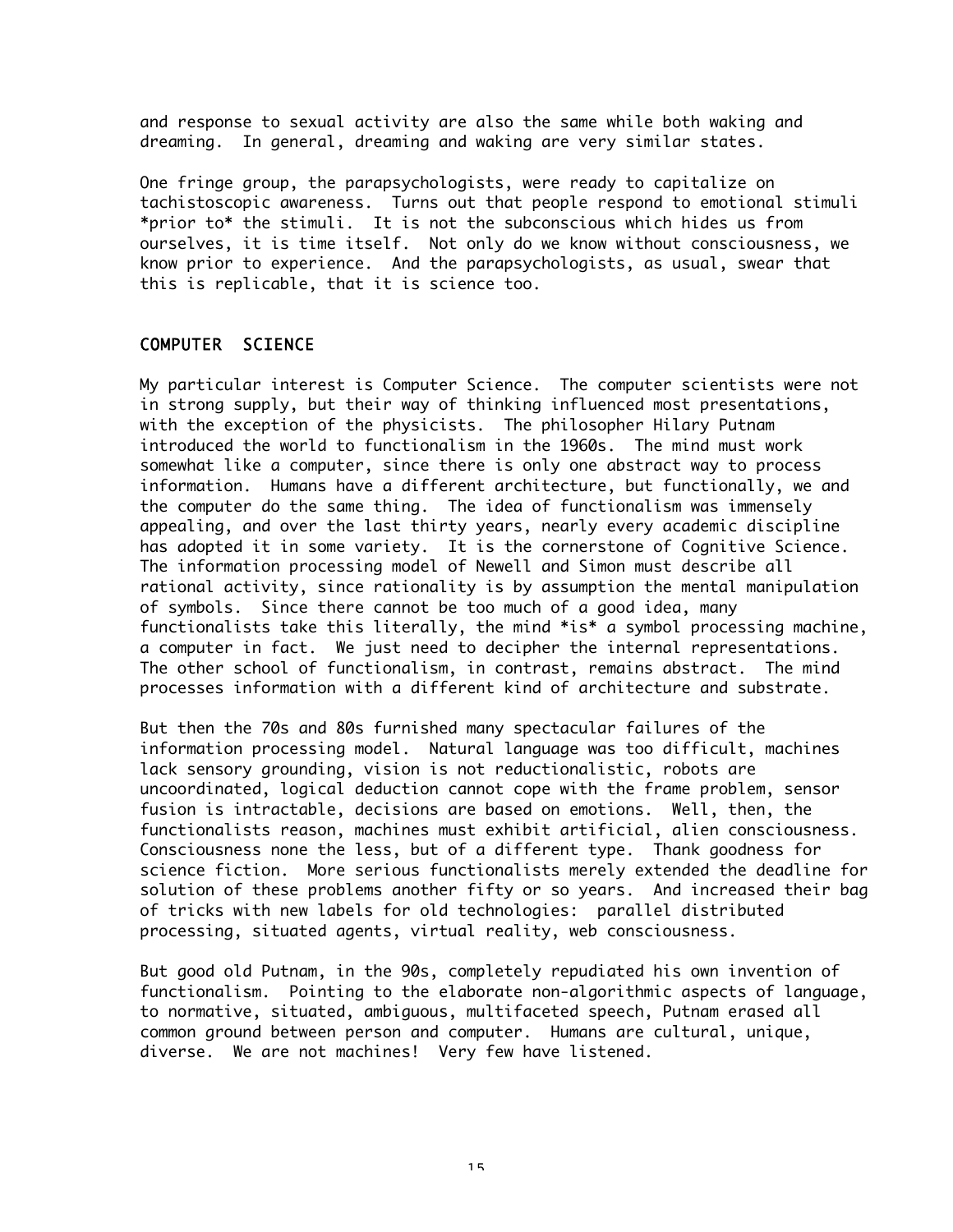At Tuscon III there was a session in which folks showed collections of algorithms running on a computer. They named their algorithms things like attention and memory and motivation and even consciousness. This then gave them permission to ask if their code was indeed conscious. And to answer Yes. Apparently computational algorithms are not required to meet even the conditions of face validity.

There were several computer scientists who claimed that the subsymbolic processes of neural networks modeled consciousness. The architecture of mind is not that of a Pentium processor, it is that of a huge network of little adders. And besides which, the name of that architecture contained the word 'neural', so it must model consciousness.

But in the same absurd computational session, perhaps the wisest paper of the conference was presented by Joseph Goguen. A world-class designer of computational languages and a computational theoretician, Goguen quietly pointed out in his paper "Poetry, Mechanism, and Consciousness", that computers cannot cope with poetry, and could never cope with poetry. That science cannot cope with poetry, or the human use of language, or with the depths of human expression. His tone was one of incredulity, that so many could be so deluded.

• "Is it not obvious that mere computation cannot evoke pleasure or pain; that it cannot perceive poetry or the beauty of an evening sky or the magic of sounds; that it cannot hope or love or despair; that it cannot have a genuine autonomous purpose?"

# MYSTICISM

Some folks have actually studied consciousness for thousands of years. The mystical texts and traditions of Hinduism, Buddhism, Christianity, Judaism, Sufi, Navajo, and others were paid brief homage by a few. Too bad that their methodologies included silent contemplation and ecological respect, for this disqualified them from serious consideration. No mathematical model, no sense, no methodological legitimacy. The voice of Actuality came only in muffled tones:

• "To understand consciousness, scientists must learn a totally different paradigm....They must stop equating sensory experiences with true knowledge, which can be acquired only by directly cognizing infinite existence through focusing attention and energy on a specific point in the heart." (Sufi)

• "God and the non-dual experience of pure consciousness are one." (yogic philosophy)

• "The experience of 'pure consciousness' is reportedly obtained when attention withdraws from all phenomenological objects of experience, and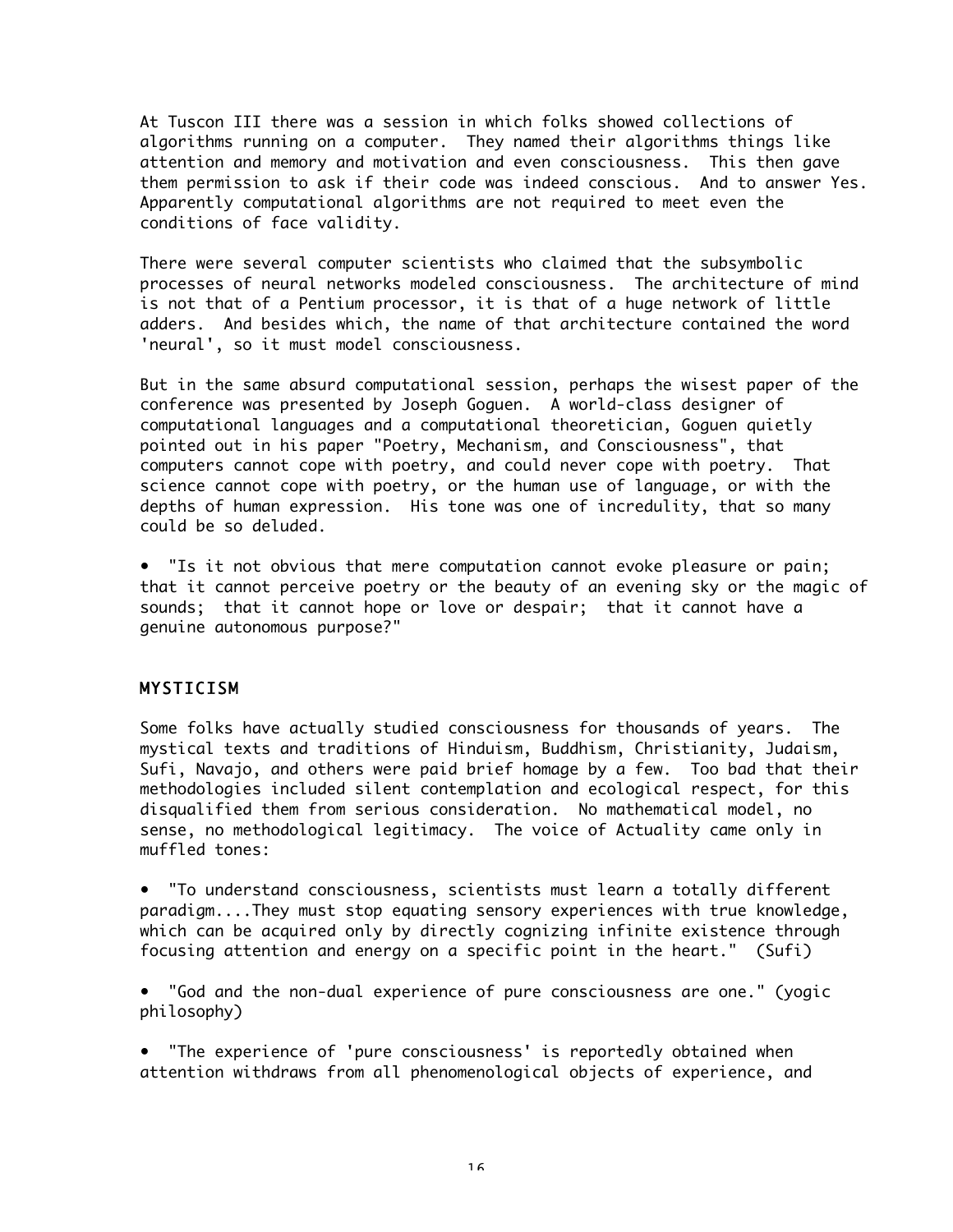mental activity settles down completely, leaving consciousness alone by itself independent of all empirical qualities whatsoever." (philosophy)

• "The functions of consciousness cannot be separated any more than can parts of the universe." (synesthesia studies)

• "Consciousness is an infinite community of awareness, a dynamic, interdependent reality. Ontologically, it is a unity with distinctions, or the metaphysical actuality of irreducible distinctions within the ultimate unitary nature of the Absolute itself." (theology)

• "Each mode of consciousness -- with, of, and towards -- emerges from its unconscious background in five stages of increasing complexity...

- (1) (abiding) primordial sensitivity,
- (2) (expanding) emergent sentience,
- (3) (pre-personal) awareness,
- (4) (personal) experience, and
- (5) (symbolic/semiotic transparent) reflectivity.

I have included the above quote, not because it necessarily contains wisdom, but to illustrate a common occurrence. Most mystics, and almost all academics, feel free to construct schemas, templates, taxonomies, orderings, and/or theories which sound reasonable but actually reflect one's personal perspective. And that perspective is usually abstracted and conceptual. These schemas have many common patterns, such as putting cognitive acts on a higher plane than physical acts. The question is whether or not any of these theories should somehow be more consensual, more communal, than the ideas of one person and some friends.

Perhaps the mystics have something in suggesting that consciousness is a different thing for each person, that \*uniqueness\* is the underlying order of qualia, both imagined and experienced. The opposite pole of uniqueness is also expressed widely by the mystics, that everything is One, that consciousness is a singular concept. These theories, or more properly attitudes, differ significantly from scientific attitudes, which rely on causal determinism and randomness to explain structure. Science strives to find abstractions which simplify reality, so long as you don't look at the fine details that each abstraction blurs.

Is it in our best interests to attempt to condense, abstract, conceptualize, simplify, understand, or explain consciousness? Is it not possible to have a class of phenomena which are intractable to the degradation of communal understanding? Why should knowledge be defined as consensual or effable or even experiencable? This themes, of course, are fundamental to many metaphysical systems. But mysticism does not lend itself to honest debate, cause to a mystic "he who talks loudest knows least". What went through my mind during many sessions of Tuscon III was a similar homily: "Communication acts are always messages to oneself." Standing in public to theorize about the sacred (and I do consider consciousness sacred) is just another way of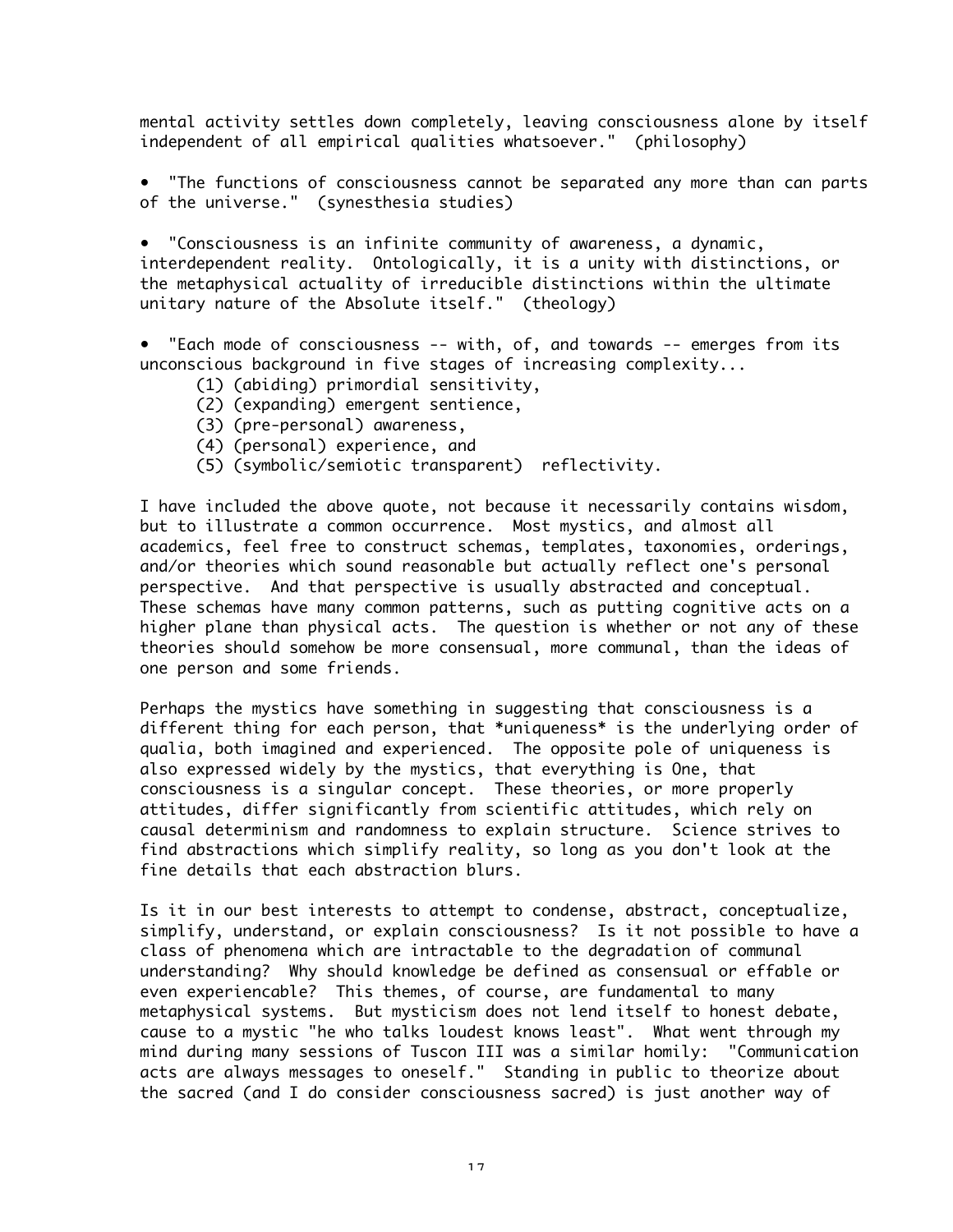declaring lack of understanding and experience. Come to think about it, this report is also a declaration of ignorance. It is only in the section on mysticism that ignorance and silence make sense as an ultimate goal.

• "Language, with its never ending and noisy flux, tends to confound itself with reality, and imposes its own categories on it....The 'way of the elementary' finally consists in different techniques to break with the flux and make silence possible."

Other interesting bits from the universal conscious:

• Psychoactive drugs have little effect on the patterns of neural activity measured by PET scans. Alteration of the perception of space and time and loss of ego-boundaries occurred with excessive activity only in the frontal cortex.

• Protracted visual hallucinations pass through phases which recapitulate the functional stages of the visual pathway itself.

• Mediation can repair one's own DNA.

• The idea that everything has some degree of consciousness, that even rocks have experience, is called \*panexperiential psychism\*.

## WEIRD SCIENCE

I cannot do better than the bare quotes here:

• "Dowsing for the nodal lines of the vortices surrounding any object reveals a universal topological structure based on dual tetrahedral geometry containing embedded toroidal fields."

• "Instrumental transcommunication [is] anomalous voices on audiotape against a background of artificial noises. Subsequently, Meek and O'Neill were able to obtain not only voices but images on a television monitor. More recently, voices and images have occurred not only on tape and television, but also telephone, facsimile and computer."

• "The tragic death of Princess Diana generated a worldwide reaction....We hypothesized that the worldwide sharing might produce an effect on the random event generator." [It did.]

This is my favorite abstract:

• "There are two barriers which impede the elucidation of the model proposed in this paper. The first is that nothing less than the sum total of the words of which it is comprised will explain it without an at least partial misrepresentation. The second is that, since the model will be exhibiting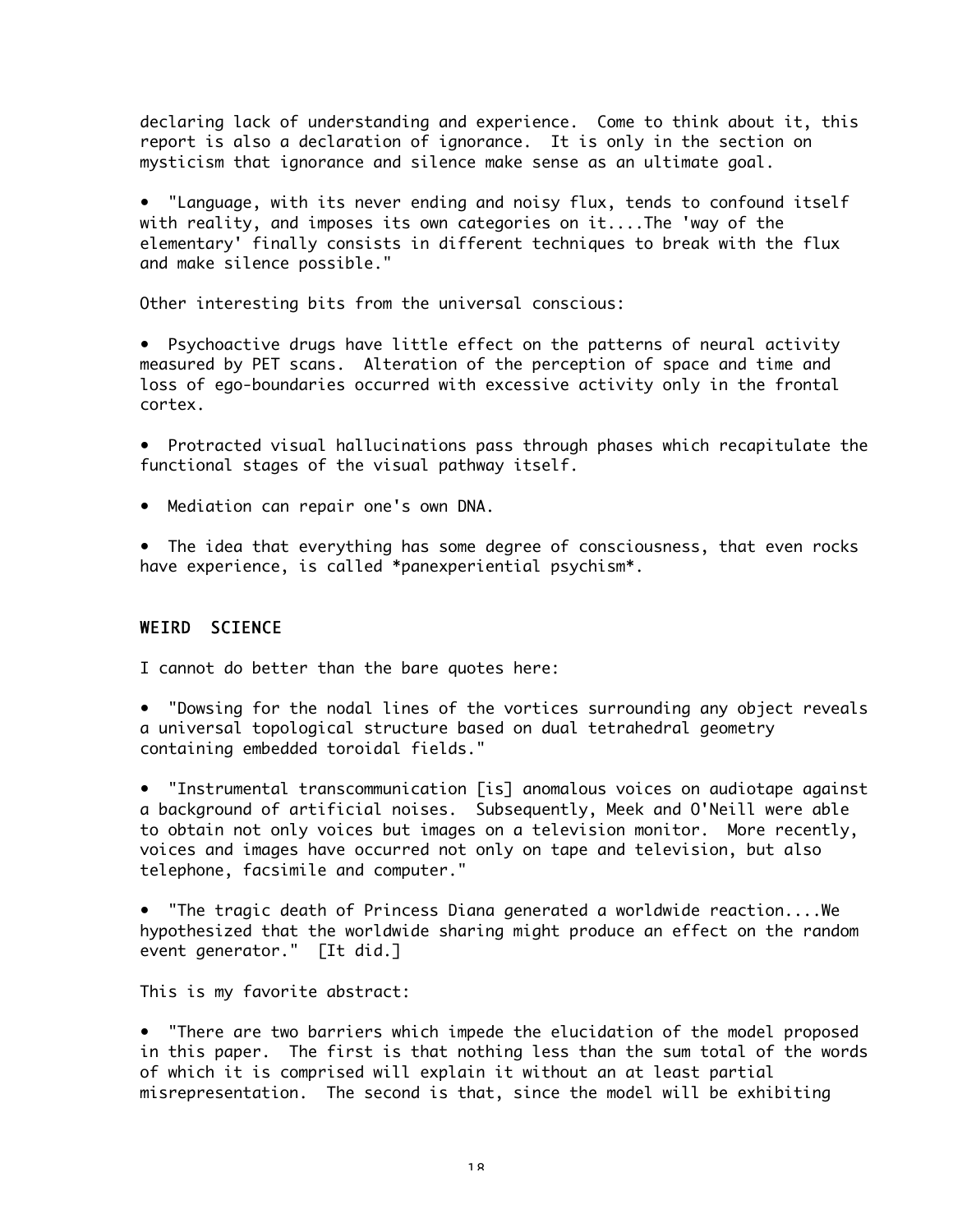what it proposes, nothing short of an interaction with the paper, that is to say an experience of it, will render whatever truth-value it possesses true."

#### HUMANITY

In the 1960s, the psychological community pointed out that consciousness was like the blind men's elephant, each person who touches it thinks it a different thing. This lack of communal definition still dominates, but the progress over thirty years has lead us not to care about that. We can all talk about the 'it' of consciousness while not really facing the truth that the 'it' being discussed ranges over experience, belief, perception, awareness, physics and metaphysics. In fact, 'it' is not a thing at all. Minimally it is a complex process, beyond objectification. Gödel used selfreference to demonstrate unreachable numerical theorems (either by virtue of being inconsistent or of being unprovable but true). The self-referential aspect of dynamic consciousness, even by the standards of modern mathematics, makes it too unreachable.

• "Any understanding of consciousness must allow for the existence of multiple and even mutually contradictory conscious realities that nonetheless operate either within an individual stream of thought or among plural subjectivities within a community."

The Humanities were also in presence at Tuscon III. English professors argued that great literature was the key to understanding consciousness. Every great writer talks about their mind and about the mind. Faulkner, Wolff, Wordsworth, Blake and Anne Frank, to name a few, were deconstructed. Art, music and religion also claimed an inside track to understanding, as direct (nonscientific) expressions of consciousness.

• "Literary/metaphorical thought is the essence of the search to locate and define consciousness insofar as it both instantiates and inquires into consciousness simultaneously."

• "Consciousness is at the top of the agenda of contemporary art."

• "Consciousness is nothing but the awareness of ourselves and also of the universe around us. It is something much higher and more powerful than the mind. It actually watches the mind."

• "There is no Hebrew word for 'mind' in contrast to 'body' or vice versa. The biblical language only knows terms for the unity of human beings seen under a certain aspect -- his/her vitality, her/his mortality etc."

• "The human hand -- in itself, as the metaphoric Hand-of-God, and in the abstract -- is the pointer of conscious will that aims the spotlight in the theater of consciousness."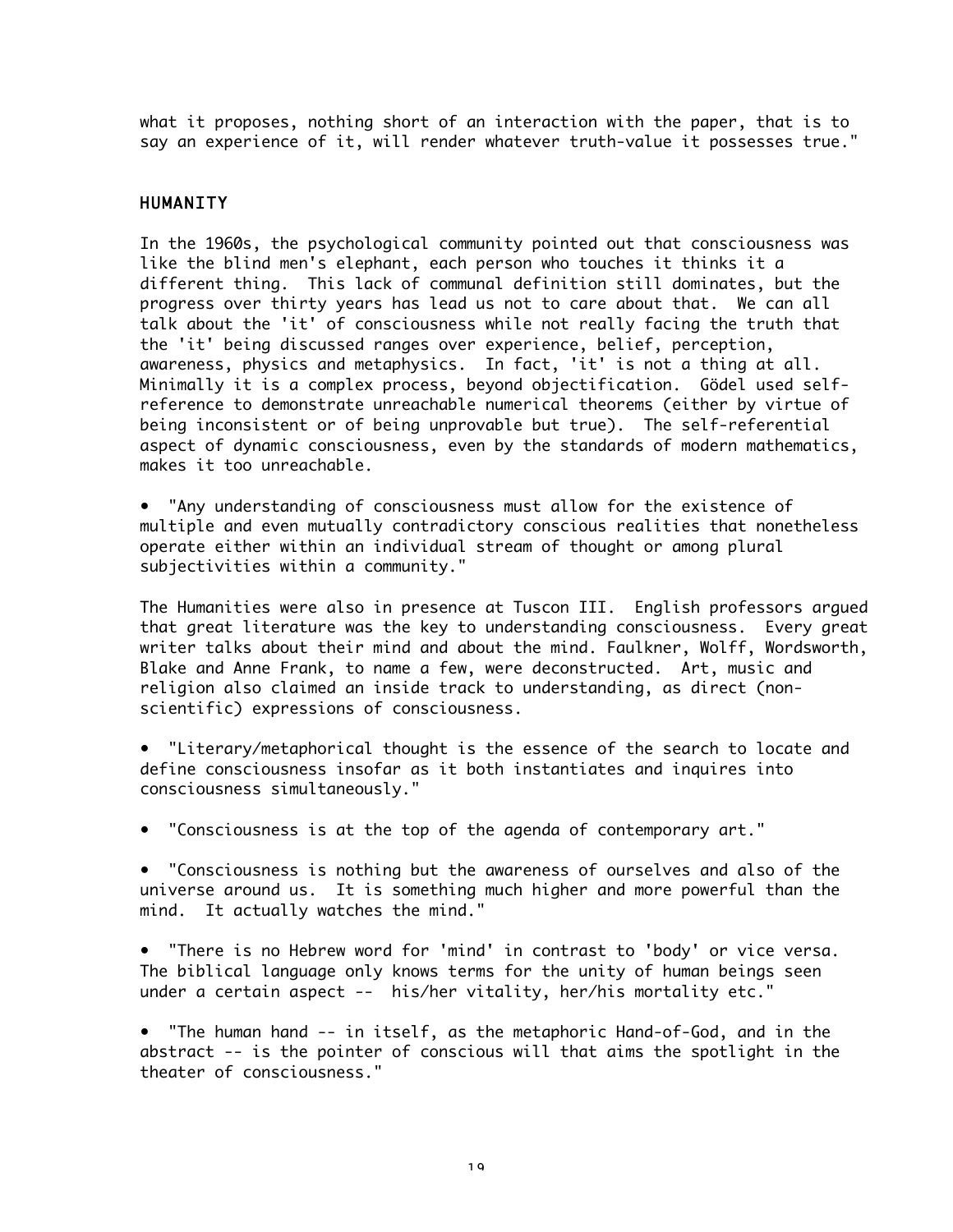There were a small number of representatives from other than Western cultures, including a contingent of Native Americans. With them were a few anthropologists. Their voice was consistent: models of consciousness are highly culture specific. These 'native' approaches were invariably embedded in a social/cultural context and were very non-Western-scientific. Here is an outline of the features of most Native sciences:

• "(1) Anchoring inquiry within proper intentions and cultivating a psychospiritual stance where 'the researcher must learn to find a quiet place within, to ensure balance'.

(2) Primacy of direct experience.

 (3) Approaching social issues in ways that emphasize oral history, people's knowledge, situatedness in a cosmological universe, in the ecological realities, in communal (tribal) concerns.

- (4) Seeking guidance from and validation from the [often dead] Elders.
- (5) Emphasis on ethical dimensions.

 (6) Receptivity of knowledge presented in different modes of consciousness, such as dreaming and visions."

Surprisingly, the non-presenting half of the audience (and a substantial proportion of the poster presenters) seemed to support consciousness diversity. The audience paid rapt attention to all, but responded to those who affirmed that the mind was more magical than physical. Did the audience know another truth? Or were they too deluded by folk wisdom, lacking deep thought? Just who was oblivious, speakers or listeners? Who was most deluded, those who spoke confidently about the contents of experience, or those who wondered about it?

## SUMMATION

Piet Hut, a physicist from Princeton, on the last day provided the clearest perspective on a synthesis of the divergent perspectives. He contrasted three approaches to the study of consciousness (science, phenomenology, and a variety of Buddhism), each of which has evolved independently over hundreds of years. His claim is that they are convergent approaches.

In Hut's model, any commentary must be based on an experiment about, an observation of, something. This observation is expressed by a representation, making it not the same as the actually of which it is an observation. Thus, an observation about consciousness generates a representation of consciousness which is not the actuality of consciousness. Hut formulated a theory of representation rather than one of consciousness in order to unite divergent approaches, using the good old finger-pointing-at-the-moon argument that Korzybski's General Semantics made famous in the 1930s.

Let O' be the observation of consciousness. Note that the idea of an objective reality is not yet necessary. Let S' be the representation of consciousness constructed by the observation. In a complementary fashion, we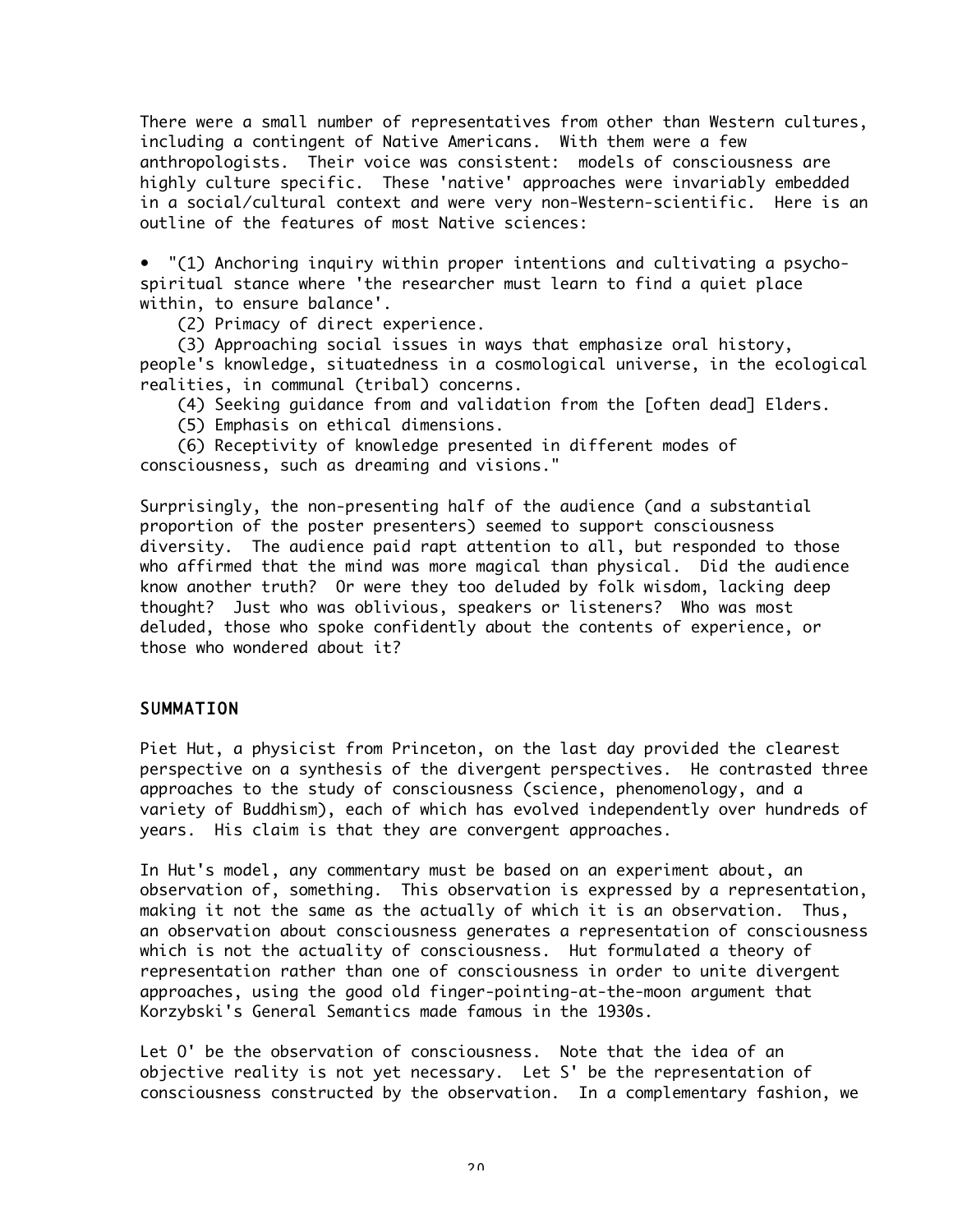let S be actual consciousness and O be the actuality which is being observed. (Please ignore the contradiction that everything above is a representation rather than an actuality. See it as an instance of what it describes.)

Hut's model of Science is then:

 O \_\_|\_\_ | | S O' | S'

Science postulates an objective reality (O) which subsumes both the subjective consciousness (S) and the act of observation (O'). A science-of-consciousness is about the representation of consciousness (S') generated by the observation O'. That is, about the linkage O'--S'.

Phenomenology posits actual consciousness and the same model of observation as does Science. The difference is the absence of an objective reality on which to base the observation O'. A phenomenology-of-consciousness is about the entire linkage in the diagram.

> $\overline{\phantom{a}}$ | | S O' || || || || || || || S'

Buddhism posits an actuality (A) but one removed from consciousness and from observation. In that way Buddhism is very similar to Phenomenology and to Science. A Buddhism-of-consciousness is about the entire linkage in its diagram, but its "reality" is not subsumptive, not linked.

> A  $\overline{\phantom{a}}$ | | S O' || || || || || || || S'

Science grew out of the assumptions of classical Newtonian physics; phenomenology, out of Cartesian dualism; and Buddhism, out of the metaphysics of the Asian continent. Each shares a similar approach to methodology, logic, and world view (the S--O'--S' linkage). Each uses observation/experiment (the O'--S' linkage) as the cornerstone of understanding. The 'theoretical foundations' of each are dynamic and evolving. Under this model, the substantive difference between the approaches to consciousness is in the